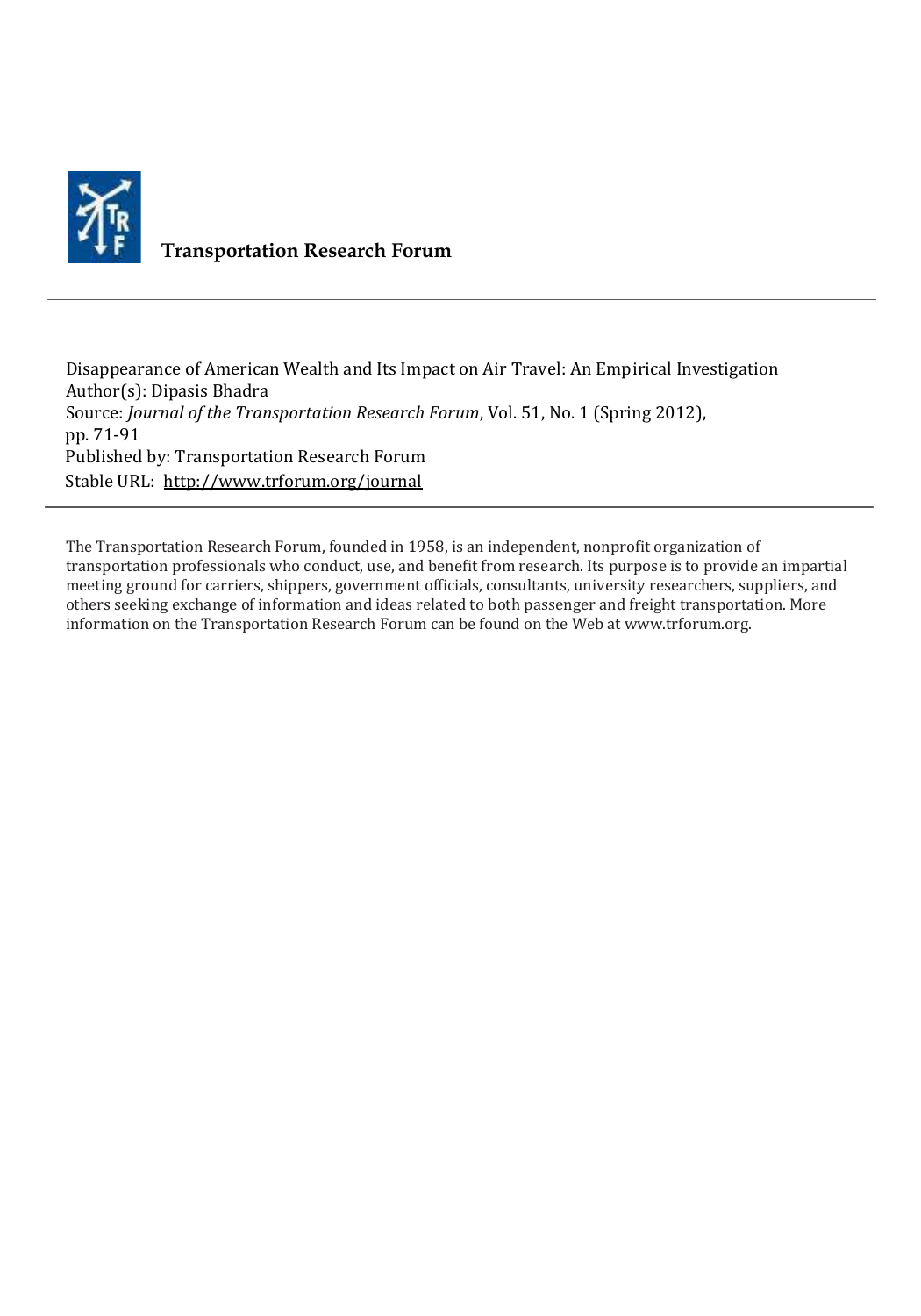# **Disappearance of American Wealth and Its Impact on Air Travel: An Empirical Investigation**

#### **by Dipasis Bhadra**

*Recently, the Federal Reserve reported that U.S. households net worth dropped by \$17 trillion, a stunning* 26% loss from the peak of the cycle to the bottom. The precipitous drop in home and stock *prices that continued through the first quarter of 2009 accelerated the drop in household wealth. Meanwhile, U.S. air travel suffered tremendously. While the economy contracted by around 1% in* 2008 and the first part of 2009, total domestic enplanement dropped more than 4% over its 2007 *level.* Gross domestic product (GDP) or some other measure of current income has been a good *predictor* of air travel in the past. While current income is considered to be a good proxy for current discretionary spending, of which air travel is only one small part, recent destruction of wealth has significantly reduced the average consumer's traditional appetite for expenditure, including air *travel.* Interestingly, there is very little empirical analysis that establishes a link between wealth and *air* travel. The paper seeks to address this gap by asking and investigating two empirical questions: *(a)* Does wealth have any quantifiable impact on U.S. air travel, controlling for all other relevant *variables such as current income, past wealth, fare, and credit availability?* (b) What has been the *quantitative impact of wealth loss on air travel? The paper finds that the household wealth loss of* U.S. \$17 trillion yielded a loss of air travel demand of 730,000 passengers; or a loss of revenue of \$244 million. As household wealth improved during the last two years, air travel recovered. Some of the lost passenger demand has been recouped (435,000) but a complete wealth-induced recovery still seems to be far off. Results of this analysis are important for both understanding future *transitions in U.S. air travel, and hence forecasting, and formulating policy responses that may be* designed more narrowly and effectively.

#### **INTRODUCTION**

Much has been written on the meltdown of U.S. financial markets and the impact on household's net wealth or net worth.<sup>1</sup> At the height of the financial debacle, the average wealth of American families plunged over 26%, or by almost \$17 trillion. This was the largest loss since the Federal Reserve began keeping track of U.S. household wealth since World War II. Virtually every economic indicator went down, thus creating the longest and deepest economic recession since the Great Depression. The reverberations of the Great Recession of 2007-2009 are still being felt in almost all sectors of the U.S. economy.

Interestingly, very little research has been done to understand how this massive change in household's portfolio of assets and wealth impacted the way households consume goods and services. While the drop in overall personal consumption expenditure (PCE) in response to the Great Recession has been noted, there has been very little research investigating the effect of wealth loss on the composition of PCE. In particular, there does not exist any theoretical or empirical research integrating wealth and its impact on U.S. domestic air travel.

Empirical relationships postulate positive relationship between current income and components of current consumption. Using the estimated relationships and assuming them constant over time, forecasters derive components of PCE given the forecasts of current income. A similar methodology is also employed in generating forecasts of air travel. Despite the empirical (Gournichas and Parker 2002) and theoretical (Ghez and Becker 1974) existence of life cycle consumption hypotheses, the influence of asset portfolios is generally ignored. Very little is known as to how wealth is used to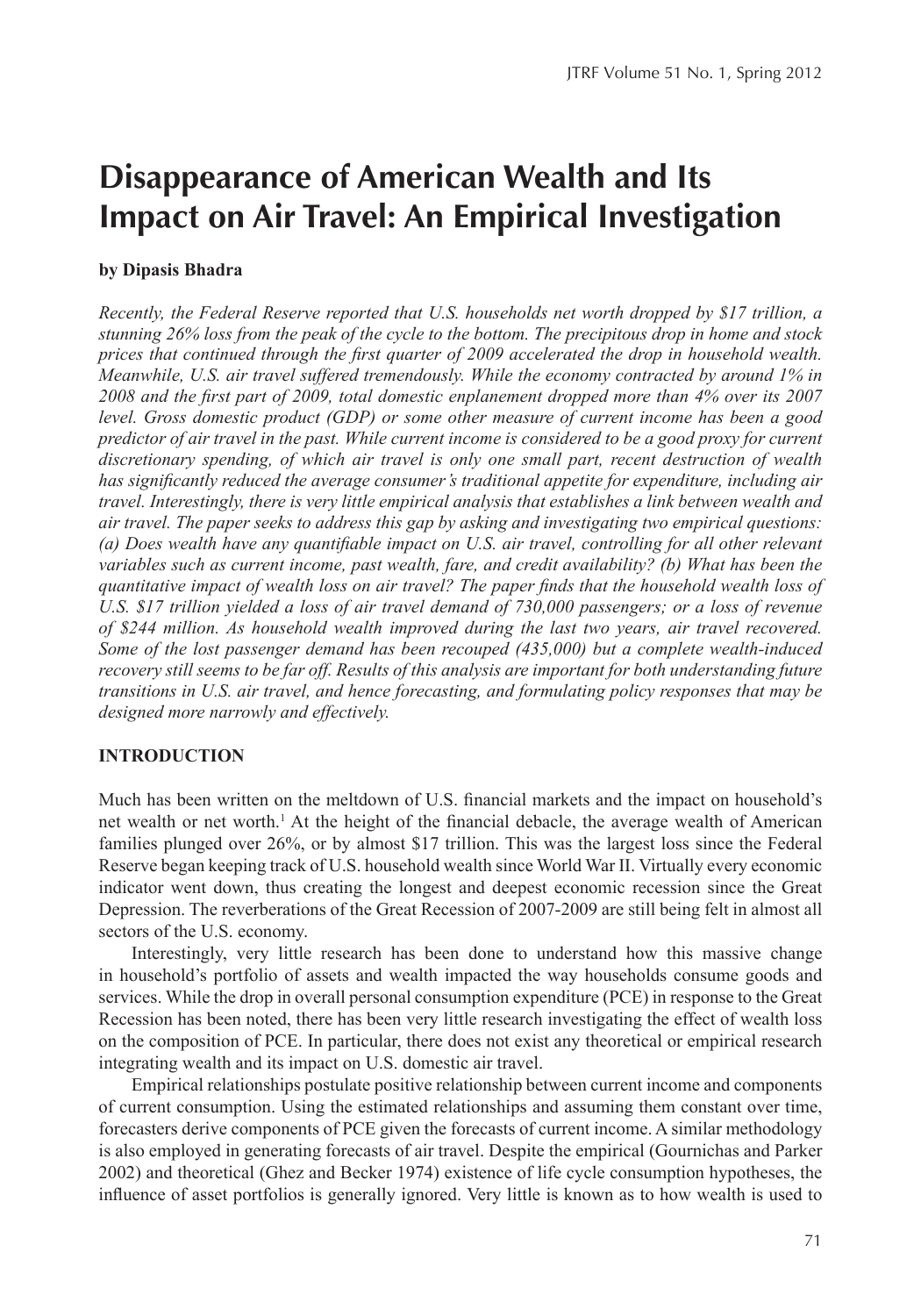smooth out fissures in current consumption as nominal income drops due to a contracting economy; or alternatively, current consumption is boosted due to the expansion of wealth-enhancing consumer confidence and providing relatively easy access to liquidity. In other words, asset holding has a significant influence on consumption patterns and overall standards of living. This point was captured succinctly by Alan Greenspan as following: "Ultimately, we are interested in the question of relative standards of living and economic well-being. We need to examine trends in the distribution of wealth, which, more fundamentally than earnings or income, represents a measure of the ability of households to consume." Former Chairman of the Federal Reserve Bank, 2008 (see http://www. federalreserve.gov/boarddocs/Speeches/1998/19980828.htm).

There appears to be two reasons for ignoring this relationship: First, asset portfolios have traditionally remained illiquid and have had relatively little impact on changes in consumption as a whole and air travel in particular; only in recent times, has part of the massive wealth expansion been made available for current consumption via easy liquidity. Second, it is difficult to forecast movements in asset portfolios, far more difficult than forecasting growth in current or nominal income over time. Thus, *apriori* knowledge of the empirical relationship between wealth and consumption as a whole and air travel in particular is not really useful because of the forecasters' restricted ability to predict movements in wealth.

This paper is designed to fill the void with respect to the former issue; that is, the relationship between assets and air travel is explored at some length in this paper. This paper seeks to demonstrate that the asset portfolio has become important as people began to take advantage of the liquidity of the asset portfolio, and increasingly more people retire over time. Second and more importantly, volatility in asset portfolios has had considerable influence over air travelers' behavior. Examining size and relative change in magnitude of wealth and its impact on air travel is the key empirical issue underlying this paper. The paper acknowledges the difficulty in forecasting wealth. Nevertheless, an alternative is sketched out toward the end of this paper strengthening the forecasting of air travel that incorporates both nominal income and movements in assets. By offering a somewhat simple and tractable empirical framework, the paper sheds some new light on the issues relating to forecasting, i.e., movements in assets and impact on air travel in the future.

The paper is organized as follows. The second section provides a brief discussion of the magnitude of losses (and more recently, gain) of total wealth and its impact on overall PCE and air travel. This section also reviews the available empirical literature on related issues. Borrowing from the macroeconomic literature, the third section provides an analytical framework linking wealth, current income, and air travel. This section lays out the key empirical hypotheses and introduces data and empirical structure. The next section provides the key empirical findings, and discusses the implications of these findings including forecasting. The last section explores future research, and policy implications and provides some concluding thoughts.

#### **BACKGROUND**

U.S. households experienced an extraordinary expansion in wealth (see Figure 1) over the last two decades. Not accounting for inflation, the value of U.S. households' wealth doubled in the decade of 1990s; from a total of \$20 trillion in 1990 to over \$43 trillion in 1999:Q4 (Figure 1).

Following an average growth rate of around 5% in the earlier part of the decade of 1990s (1990- 1994), wealth began to expand rapidly in 1995 fueled by the tech boom that lasted until 2000:Q3. During this period, i.e.,  $1995:Q1 - 2000:Q3$ , the average rate of growth doubled to an annual return of 10% (see Figure 2).

As the tech bubble burst, the wealth portfolio began to shrink at an annual average rate of -2% that lasted 10 quarters from 2000:Q4 to 2003:Q1 (see Figure 2). Interestingly, however, the economic recession during this period lasted only eight months from March, 2001 to November,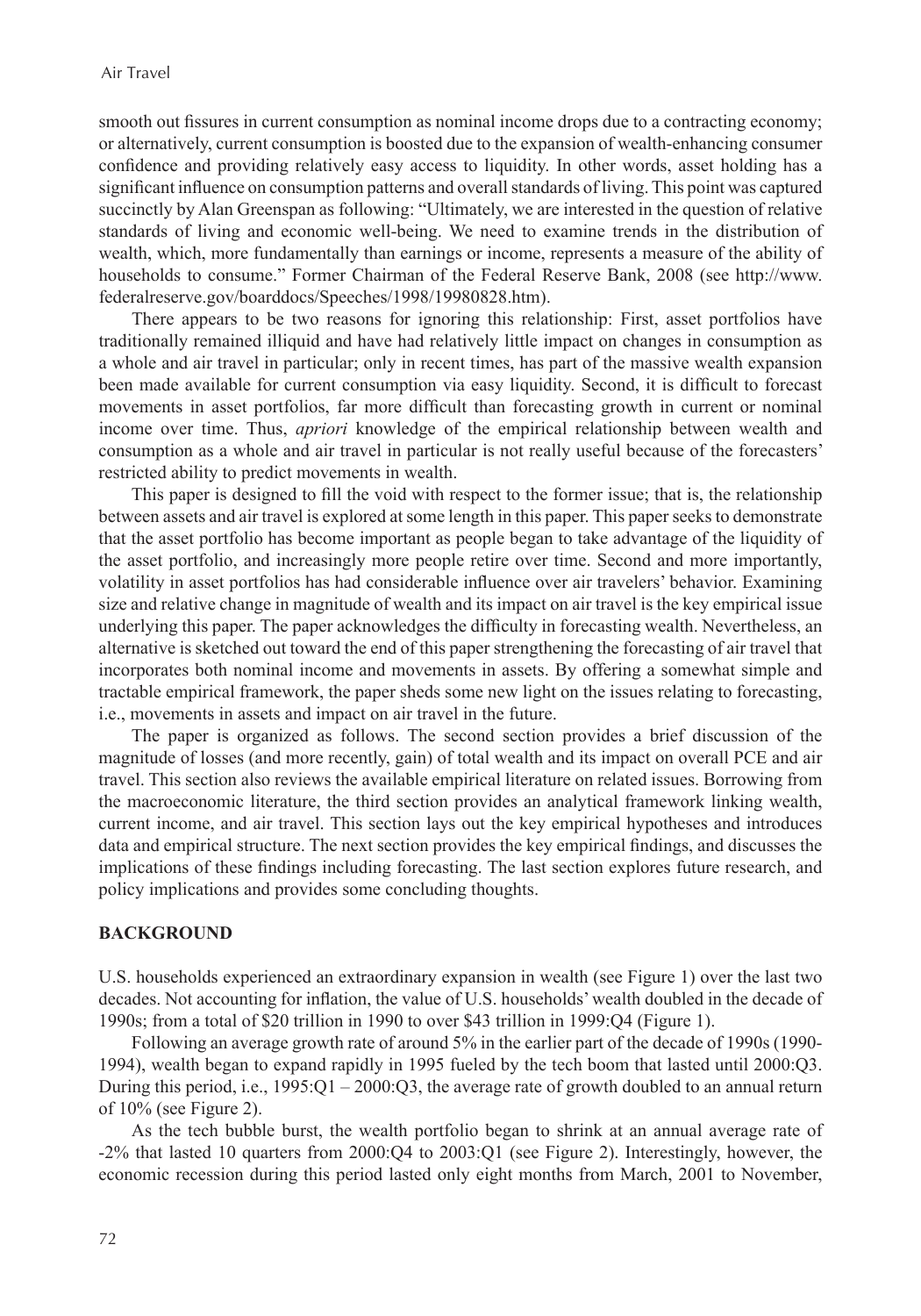

**Figure 1: Trends in U.S. Households Total Wealth (Trillions of U.S. \$)**

Source: Based on data available at http://www.bea.gov/national/index.htm#gdp; and http://www. federalreserve.gov/releases/z1/Current/



**Figure 2: Growth and Destruction of U.S. Households Wealth**

Source: Based on data available at http://www.bea.gov/national/index.htm#gdp; and http://www. federalreserve.gov/releases/z1/Current/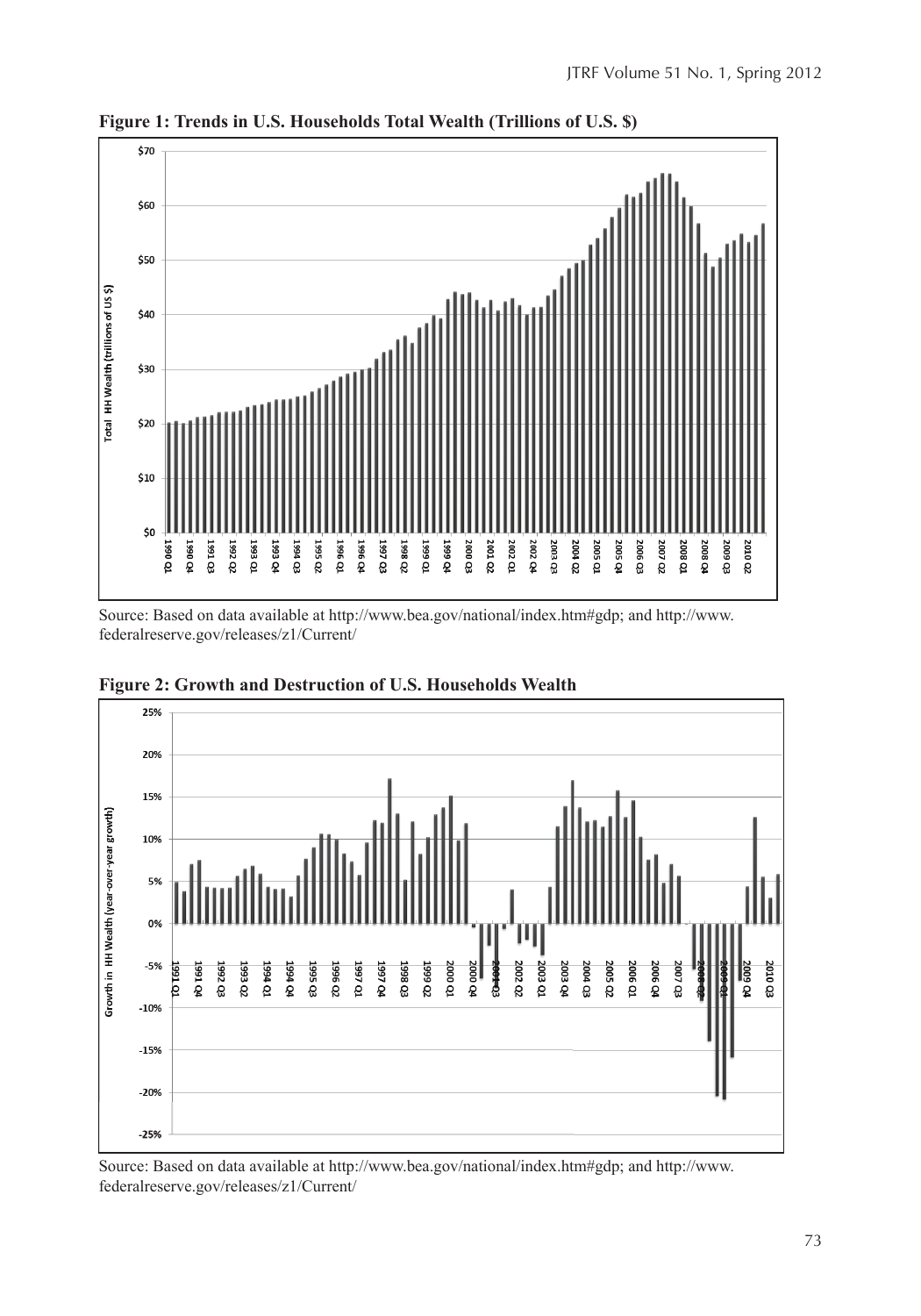2001. Nonetheless, the economic recession lasting a shorter period than the average duration has had a significant impact on the duration of wealth contraction.

The next phase in family wealth expansion began to take place as early as 2003:Q2. Rapid expansion in the housing market fueled the next round of wealth expansion that lasted 17 quarters during 2003:Q2–2007:Q3, generating over \$22 trillion additional value and yielding an annual average rate of 11%. Like the prior period, additional wealth generated during this period found its way to liquidity via numerous types of secured and unsecured loans. Consumers responded to this additional liquidity by consuming more.

The financial crisis that accompanied the housing market crash continued during 2007:Q4– 2009:Q3 and was extraordinary in both severity and effect. Over half of the earlier gains, \$15 trillion (out of \$22 trillion) at the bottom in 2009:Q2, was lost, recording an all-time average decline of 11% annually and was unprecedented compared to earlier declines, particularly to the one that was followed by the tech bubble deflation (i.e., -2%). This extraordinary contraction was possible due to an overall decline in home prices, which is still continuing in many major metro areas, and a decline in stock prices. However, despite the overall continuing fall in market price and thus, declining value of real estate, households' wealth portfolio began to expand again in 2009:Q4 and continues at an average rate of 6% annually. This was possible primarily due to the superior performance of the stock market. The stock market has had an extra ordinary performance run for almost six quarters; the performance has halted only recently following a devastating natural disaster in Japan in March 2011 and the European debt crisis.

The rise and fall in asset holdings demonstrate that while, in the long run, wealth tends to expand at around 5%-6% annually, the interim pace of returns appears to have become increasingly volatile, particularly during contraction. Second, and most importantly, the volatility may have behavioral consequences on the way households allocate finances and consume goods and services. These changes may have long-term implications on transitions of the economy.

At the end of 2010, PCE in current dollars stood at around \$10.35 trillion, or around 70% of gross domestic product (GDP) of \$14.66 trillion in current dollars and \$13.25 trillion in chained or constant dollars (see http://www.bea.gov/national/index.htm#gdp). In addition to a severe decline in returns to wealth holding, the severity of the Great Recession resulted in a contraction of PCE; the U.S. households' PCE shrank an annual average rate of 1% during 2008:Q3–2009:Q4 (see Figure 3).

Interestingly, PCE grew despite the earlier recession (2001) although the rate of growth slowed considerably to an average rate of 3% during the earlier part of the decade of 2000. The PCE grew at an average annual rate of 4.6% during the latter 1990s. Following the deep recession, PCE growth has turned positive only recently  $(2010:Q1)$  and now shows a little over 1% annual growth. It is worthwhile to note that, other than during the period of the Great Recession, the relationship between PCE and net worth is not easily evident.

This relationship is somewhat clearer as components of the PCE are considered. Not including expenditure on durable and non-durable goods (around \$3.43 trillion), PCE for services stood at \$6.7 trillion (or 64% of total PCE) in 2010. Households spent around 28% on housing/utility related expenditure (\$1.69 trillion); a little over 25% on health care (\$1.46 trillion); a little over 9% on food services (\$626 billion); 4.5% on transportation services (\$300 billion); 5.7% on recreation services (\$381 billion); 12.3% on financial services and insurance (\$821 billion); and 14% on other services (\$942 billion).

Aggregate household expenditure account does not identify air travel; instead, the expenditure can be indirectly calculated using expenditures on transportation and recreation services. Expenditure on air travel and related services is estimated<sup>2</sup> to be 2.1% of total PCE services, or \$190 billion/year and assumed to be originated in expenditure on transportation and recreational services. Figure 4 illustrates the trends in expenditure on transportation services with respect to changes in household wealth and net income. As the figure shows, expenditure on transportation services has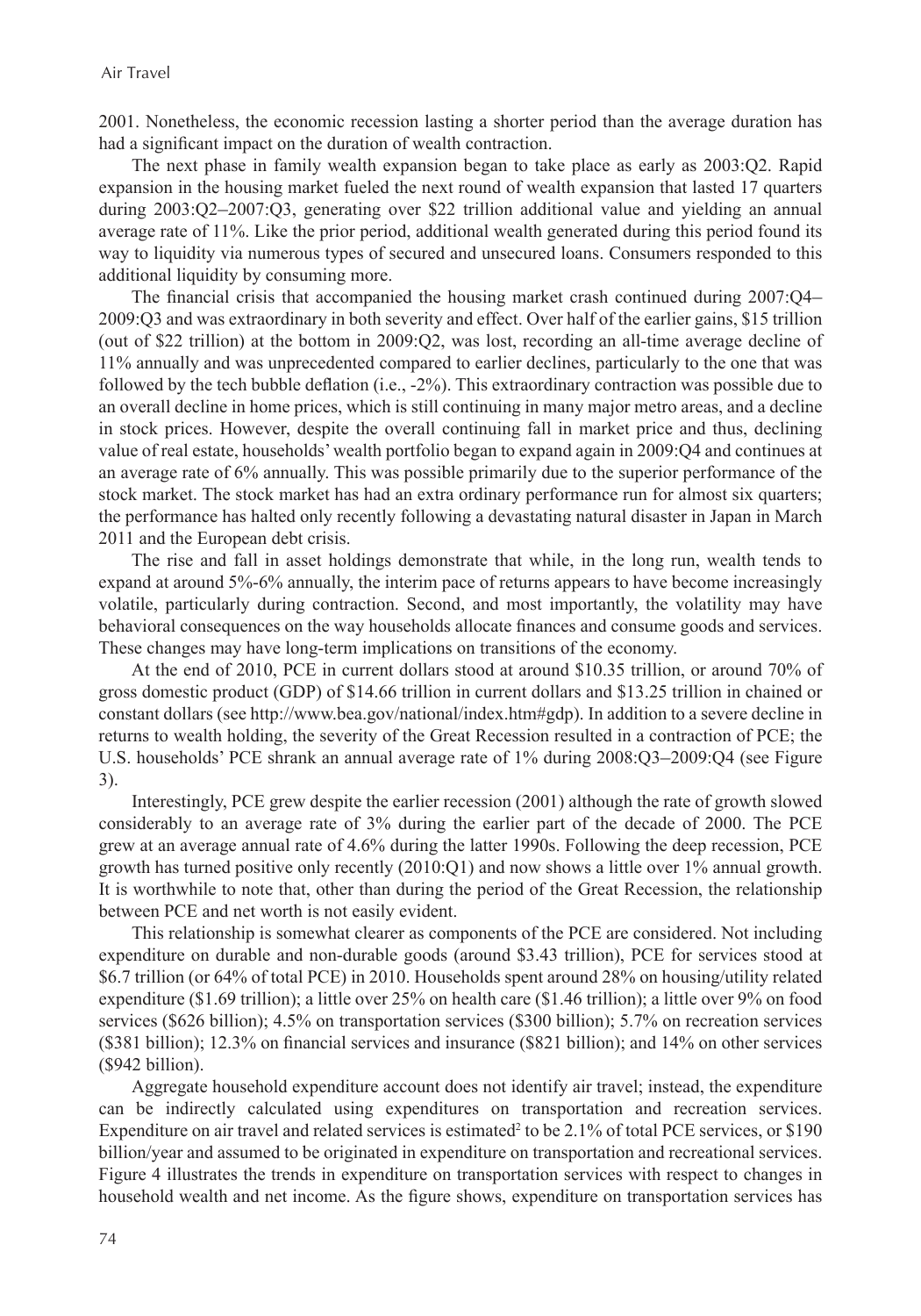

**Figure 3: Trends in U.S. Households Income, Net Wealth and PCE**

Source: Based on data available at http://www.bea.gov/national/index.htm#gdp; and http://www. federalreserve.gov/releases/z1/Current/



**Figure 4: Trends in Income, Wealth and Transportation Service Expenditure**

Source: Based on data available at http://www.bea.gov/national/index.htm#gdp; and http://www. federalreserve.gov/releases/z1/Current/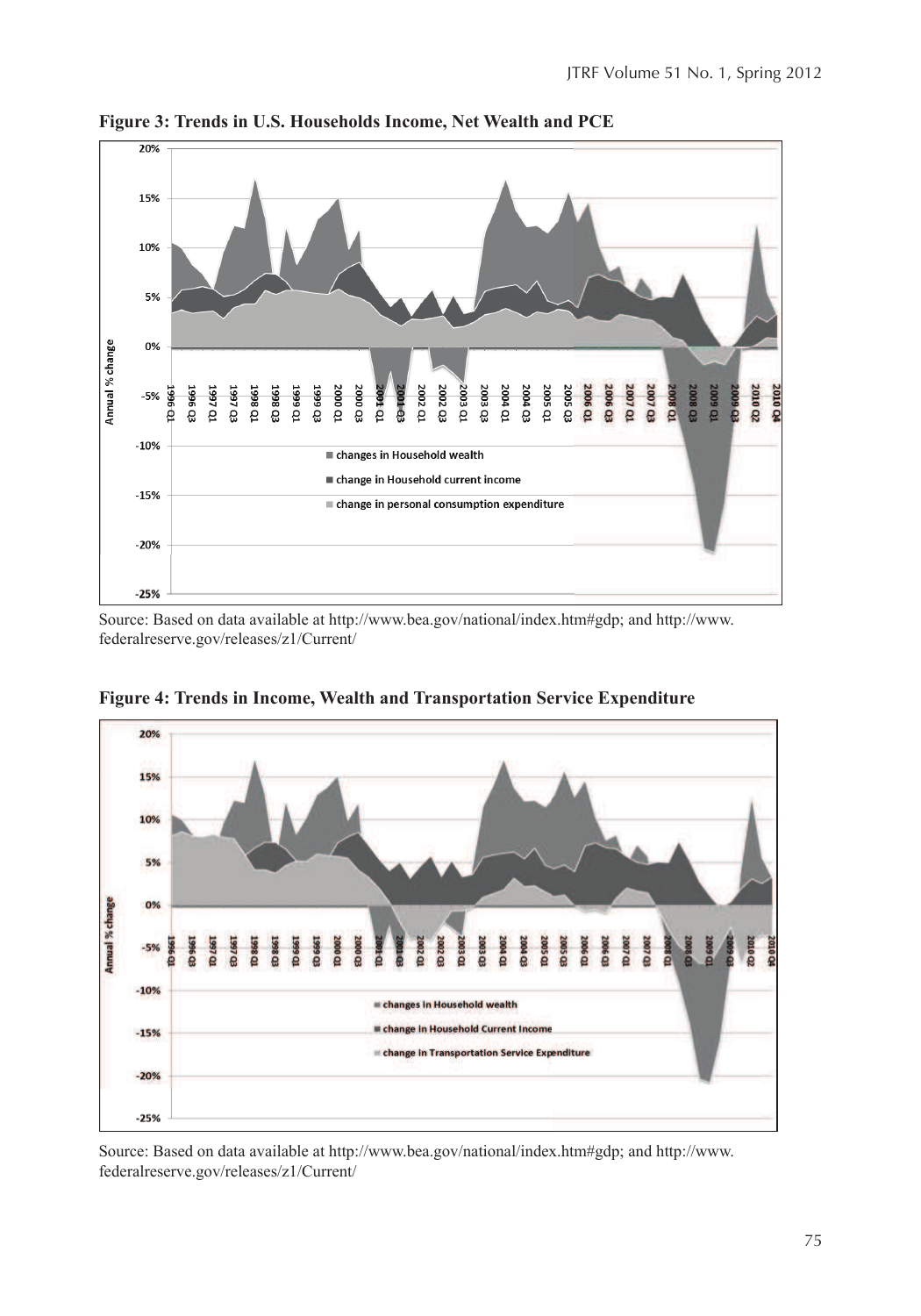been relatively responsive to changes in economic conditions; as income and wealth contracted, households adjusted their spending by cutting down on transportation services and vice versa (see Figure 4).

In comparison, spending on recreational services adjusted downwards rather slowly as income and wealth went down but adjusted upward faster during the period of economic expansion, i.e., the decade of 2000 following 9/11 (see Figure 5).<sup>3</sup> An evaluation of the expenditure patterns reveals that expenditure contraction has been rather disproportionate for transportation and recreational services during the Great Recession: -5.6% (Figure 4) and -1.44% (Figure 5) respectively although PCE services declined "only" by 1% during the period  $2008:Q3-2009:Q4$ . In other words, of the total unspent expenditure on PCE-Services of around \$92 billion for a year (-1%), a combined total of \$20 billion (or, 22%) had not been spent on transportation and recreational services in aggregate. Notice that this knowledge in aggregate does not allow us to decipher the amount lost in air travel during this period. The analysis presented later attempts to shed some lights on identifying this value.



**Figure 5: Trends in Income, Wealth and Recreational Service Expenditure**

Source: Based on data available at http://www.bea.gov/national/index.htm#gdp; and http://www. federalreserve.gov/releases/z1/Current/

The above discussion appears to indicate that there may be a relationship between household wealth and spending on different components of consumption expenditures, particularly air travel given the focus of this paper. However, the causality of that relationship is not clearly evident, nor is it quantified and established in the empirical literature. Most empirical studies of domestic air travel do not take into account wealth (or any measure of permanent income) in estimation and/or forecasting. Most of the existing studies and forecasting framework employ some form of gravity framework (Bhadra 2003; Bhadra and Kee 2008) specified in terms of fare, economic activities (i.e., mostly, current income), demographics, distance, and seasonal variations. At the core of these empirical studies sits the negative relationship – observed and/or estimated - between fare and passenger demand. Figure 6 demonstrates this basic relationship: as airfare drops, generally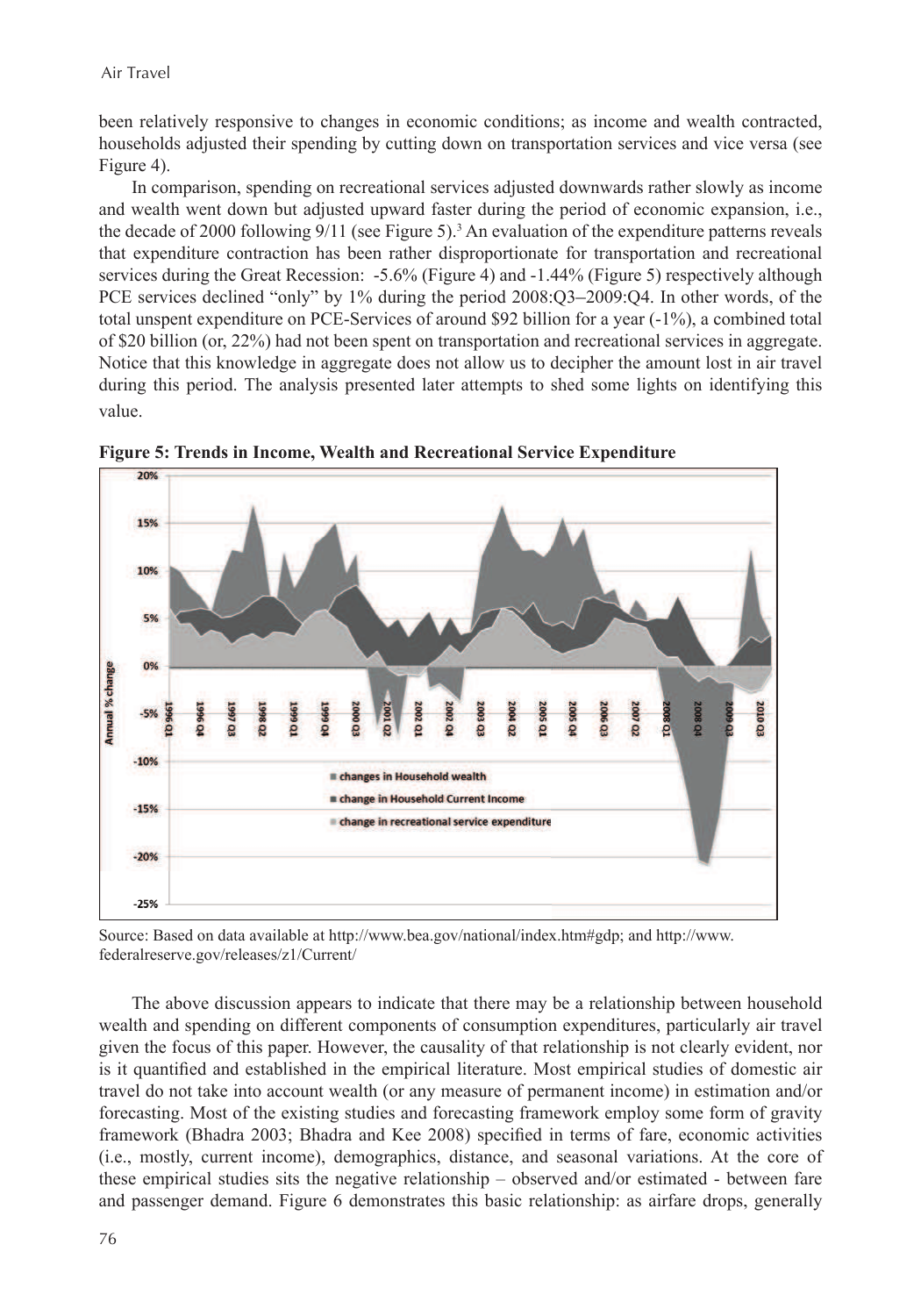speaking, passenger demand increases and vice versa. Positive co-movements, on the other hand, capture the essential responsiveness of passenger demand to changes in economic growth, such as GDP and/or personal income (Bhadra 2003 and Bhadra and Kee 2008).

However, when this negative relationship does not hold, e.g., periods of 1991, 2001–2002, and 2009–2010 in Figure 6, econometric modelers often use dummy or qualitative variables to capture the major structural shifts in the quantitative relationship (i.e., periods of economic recessions, 9/11, financial calamities). Interestingly, very little attention has been given to capture the underlying dynamics beyond the flow mechanics of price/fare, current income, and role of dummy variables to capture the movement in demand for air travel.



**Figure 6: Trends in Air Fare and Passengers** 

Source: Based on data available at http://www.transtats.bts.gov/

## **LITERATURE REVIEW**

In representative spirit of earlier empirical studies, Bhadra and Kee (2008) provided an analysis of the fundamental structures and dynamics of the origin-destination  $(O&D)$  or core air travel markets in the U.S. using quarterly data covering 1995–2006. Despite all the adversities, e.g., the industry gradually consolidating its network, SARS, internet pricing and availability of videoconferencing, jet fuel price hikes of summer 2008, and sustained capital drain via losses in the last decade - just to name a few, passenger flows between O&D markets have exhibited strong growth in recent years. When segmented by types of markets, Bhadra and Kee (2008) found that while super-thin markets (10 passengers or less a day) lost service, other market segments gained service over time. For example, a majority of passengers flying in the thick markets (more than 100 passengers a day) accounted for only a small portion of the markets, but demand continued to grow in those markets over time. Using fare and income elasticities (both origin and destination), Bhadra and Kee (2008) demonstrated that thick markets were structurally different than other types of markets.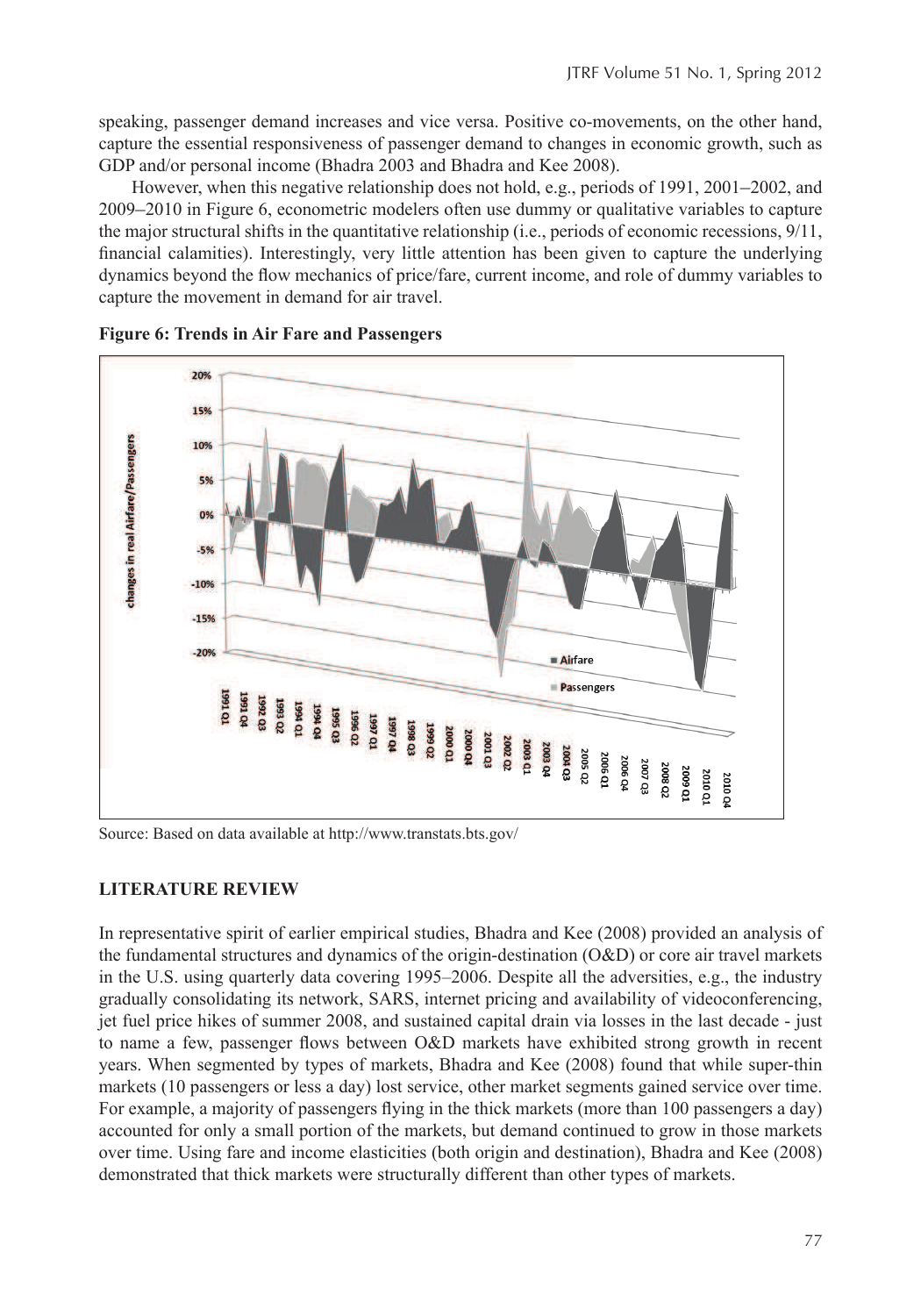Reviewing 23 key empirical studies covering the last quarter century, InterVistas (2007) concluded that the changes in air fares was the key factor in determining demand responses. The exact magnitude of the demand responses depended upon types of passengers (i.e., business vs. leisure passengers), distance of travel (short-haul vs. long-haul travel), carrier vs. market vs. national level responsiveness in demand changes (i.e., differentiated responses in traffic with respect to fares), and income elasticities. Using this review in the background, InterVistas (2007) modeled passenger demand employing domestic O&D data (or 10% sample data as it is commonly known) for the top 1,000 city pair routes, IATA's Billing and Settlement Plan (BSP) data, and UK outbound international passenger survey data.

One of the most comprehensive analyses of elasticities in air travel has been reported in Gillen, Morrison, and Stewart (2003). The authors reviewed 21 studies and categorized them in terms of travel characteristics (i.e., business and leisure travel, long-haul vs. short-haul travel), market and route characteristics (i.e., connecting vs. O-D passengers, hub-and-spoke airports, route-specific estimates), model specification and aggregate statistics (i.e., inclusion of income coefficient, inclusion of intermodal substitution, adjusted R-squared values) and data characteristics (i.e. panel vs. time series vs. cross section, country focus, age of the study). Using arbitrary values on these characteristics, Gillen et al. (2003) scored the studies and reported a range of own-price elasticities or fare elasticities based on 254 estimates in the range of -3.20 to 2.5. The midpoint of these estimates was found to be -1.122 with the third quantile reported to be around -0.633 with the first quartile to be -1.418. Skewness (-0.37) of the data distribution was found to be significantly different than the median (-1.122), indicating that estimated fare elasticities were not normally distributed, i.e., there were significant variations in the characteristics of the estimates. Interestingly, none of the studies they reported consisted of discussion on wealth or impact of permanent income on air travel. Due to this omission, Alperovich and Machnes (1994) earlier argued that many existing empirical models may have been mis-specified and thus, estimated elasticity coefficients are exaggerated.

Earlier, Brons, Pels, Nijkamp, and Rietveld (2002) reviewed 37 empirical studies. Using estimates from these studies, Brons et al. (2002) developed a meta model deciphering the key characteristics of air travel. Authors concluded that time series data, inclusion of business passengers, short-haul elasticities and inclusion of an income variable led to smaller fare elasticities. Using this meta model, the authors found that air travelers have become less fare sensitive over time. Again, no consideration was given to wealth or permanent income as opposed to or in addition to current income determining air travel.

Interestingly, studies determining international air travel tend to use wealth (or some proxy) in addition to other variables. Unlike the determinants of domestic air travel, selective studies used wealth as an explanatory variable for determining international air travel. For example, trends in dwelling prices (as representative of household wealth), consumer expenditure and GDP were found to have strong contemporaneous cyclical correlations, i.e., troughs and peaks tend to go up and down together; however, there is very little trend or secular correlations among these variables. Examining co-movement data for the period 1970-2002, CAA (2005) concluded that "(correlations) suggest that household wealth may be an important predictor of demand for air travel over the *short term*. This may in part be explained by the fact that changes in consumer confidence are closely related to wealth since consumers are known to use asset, and in particular house prices as an indication of the state of the economy.<sup>4</sup> At the same time, however, the preliminary evidence suggests that wealth may add very little, if anything, to *long-term* predictions of demand, over and above the information already contained in the GDP variable" (p. 19; CAA 2005). CAA thus used house prices, in addition to consumer expenditure, air fares, and effective price of tourism, to model and forecast international air passenger traffic for a given market in a particular year.

Noting the lack of some measures of wealth in determining air travel demand in present empirical studies, Alperovich and Machnes (1994) used per-capita non-financial assets (i.e., housing, machinery and equipment, durable goods, and stocks of physical inputs) and per-capita financial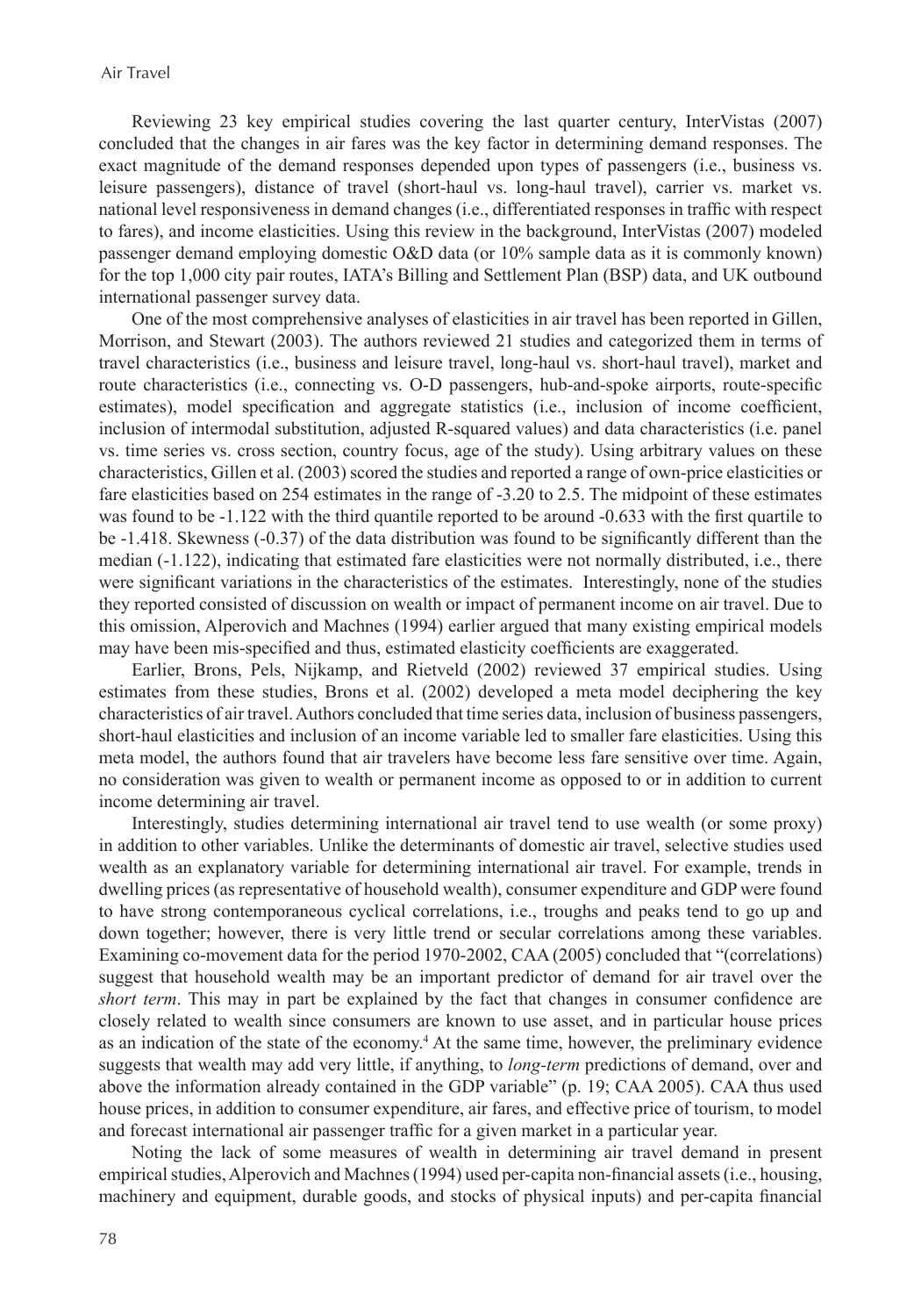assets (i.e., retirement funds, long-term saving deposits, bonds, shares, other deposits, and cash) to represent consumers' wealth. These measures of wealth essentially differ in terms of the degrees of liquidity and are generally implicit in demand models. Using time-series aggregate annual data (1970-1989) from Israel on number of travelers, population, full price of travel, income, financial assets, non-financial assets, and CPI, Alperovich and Machnes (1994) found: (a) air travel from Israel to all foreign destinations is highly elastic in income and inelastic in price; and (b) there was no difference in demand elasticity between financial and non-financial assets and both are shown to be inelastic. The results provided solid support for the central empirical hypothesis that demand for international air travel is determined, other things being equal, by consumers' wealth. Despite these findings, it is interesting to note that none of the later empirical studies reviewed in Brons et al. (2002) and Gillen et al. (2003) incorporated any measure of consumers' wealth in determining demand.

## **EMPIRICAL FRAMEWORK AND DATA**

This section lays out a simple analytical framework where the basic relationship between nominal or current wealth and air travel is investigated together with the standard relationship involving current or nominal income (Figure 7) and air travel. The discussion in the preceding section indicates that wealth has an impact on current consumption and particularly on air travel. The figure below provides one postulated linkage<sup>5</sup> drawing on the literature discussed above. The top part of the panel in Figure 7 depicts the standard relationship between current income allotted to travel and air travel; as current income increases (and allocation of income on travel), so does the air travel. Along with the current income, air travel is also dependent on wealth, air fare, and a host of other factors captured by Θ.



**Figure 7: Determinants of Air Travel: Current Income and Household Worth**

Following the standard demonstration of the Keynesian cross in determining macroeconomic equilibrium, an intersection between the 45-degree line and air travel function above determines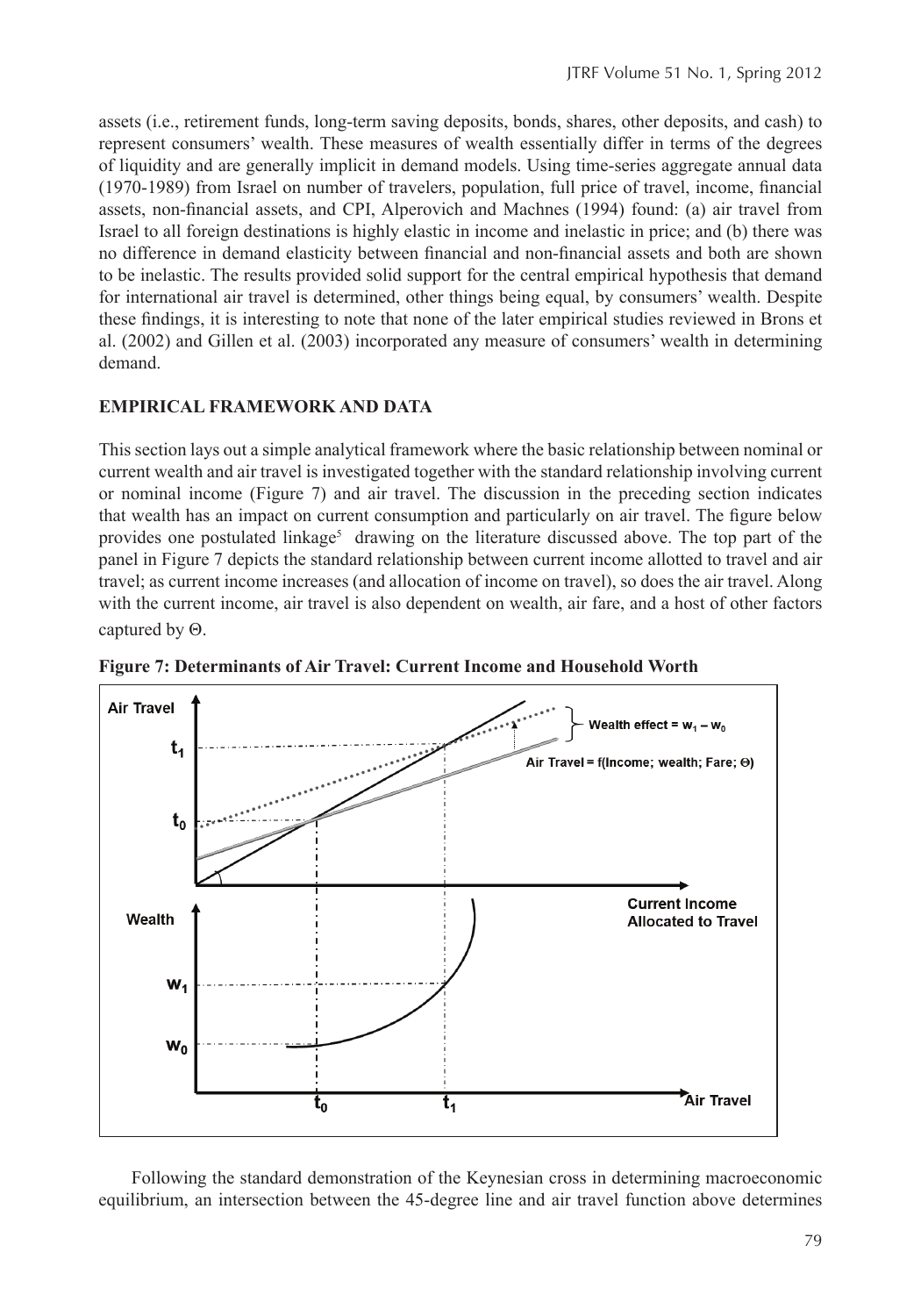the equilibrium air travel of  $t_0$  corresponding to a given level of allotted current income on travel, holding all other variables constant (upper panel of Figure 7). As nominal or current level of wealth increases, the air travel function shifts upward (dotted line) thus, determining a higher level of equilibrium air travel  $(t_1)$  given the same level of allotted current income on travel and all other variables. This establishes the relationship between wealth and air travel as captured in the lower panel of Figure 7, increasing exponentially at first and then leveling out at higher levels of wealth.

The slope of the air travel function or the marginal propensity of air travel, i.e., changes in air travel in response to changes in allotted current income on travel, measures the "pure" elasticity of air travel. As current income allotted on travel goes down, air travel goes down and vice versa, yielding a positive slope that is constant at all income levels.<sup>7</sup>

Air travel is also a function of air fare; so as air fare increases, it is expected that air travel will go down through a downward shift in the air travel function and vice versa. Traditionally, this is captured by fare elasticity and generally estimated to be negative.

Finally, as nominal or current wealth goes up, households feel wealthier and their confidence enhances leading to an increase in air travel causing an upward shift in air travel function (Figure 7: upper panel) and vice versa. However, the sense of being wealthy and its impact on air travel is not constant at all levels of wealth, giving rise to a non-linear relationship between wealth and air travel (lower panel). Increase in air travel due to increase in wealth is faster at lower levels of wealth, i.e., a "novelty" aspect; while at higher levels of wealth, increases in air travel corresponding to increases in wealth slows down, i.e., a "normal" aspect. This leads to the shape of the curve in the lower panel, an empirical hypothesis that will be tested in this study.<sup>8</sup> Earlier empirical studies (see InterVistas 2008 and Brons, 2002) tend to lend some credence to this assertion.

The above relationships underlying the extended passenger demand function can be generally stipulated as follows:

(1) PaxD = f (Current Income, Household wealth, average fare,  $\Theta$ )

where PaxD denotes the demand for air travel at a particular time t. All variables are denoted at the corresponding time t.

For the empirical analysis presented in this paper, cross section data of current income, household wealth, average fare, and other variables have been assembled for the period 1990:Q1–2010:Q4 or 84 observations in total. Passenger demand is represented by total enplanement (i.e., domestic and international) and come from the U.S. Department of Transportation (see http://www.transtats.bts. gov/Data\_Elements.aspx?Data=1). Average fare series is calculated using data from the USDOT and Air Transport Association (see http://www.airlines.org/economics/finance/PaPricesYield.htm). Current income, household wealth, interest income, and all other related data come from U.S. Flow of Funds Accounts (see http://www.federalreserve.gov/releases/z1/).

The above specification is similar to earlier estimation framework from the empirical literature in the sense that it takes into account both current income and average fare. Using the estimated parameters, the standard fare and income responsiveness or elasticities can be easily calculated. However, it differs from most of the earlier studies in two important aspects: (a) the specification in (1) applies a generalized framework involving aggregate current income and wealth to determine and explain passenger air travel, and not a subset of it (e.g., CAA 2005 and Alperovich and Machnes 1994); and (b) it hypothesizes interdependencies determining both passenger demand and household wealth. Unlike the studies that incorporated wealth as an exogenous driver of passenger demand, the present study postulates that wealth can be determined within the empirical system and there are interdependencies within different variables and thus, demand and wealth should be determined as a system of equations as opposed to a single equation for air travel demand.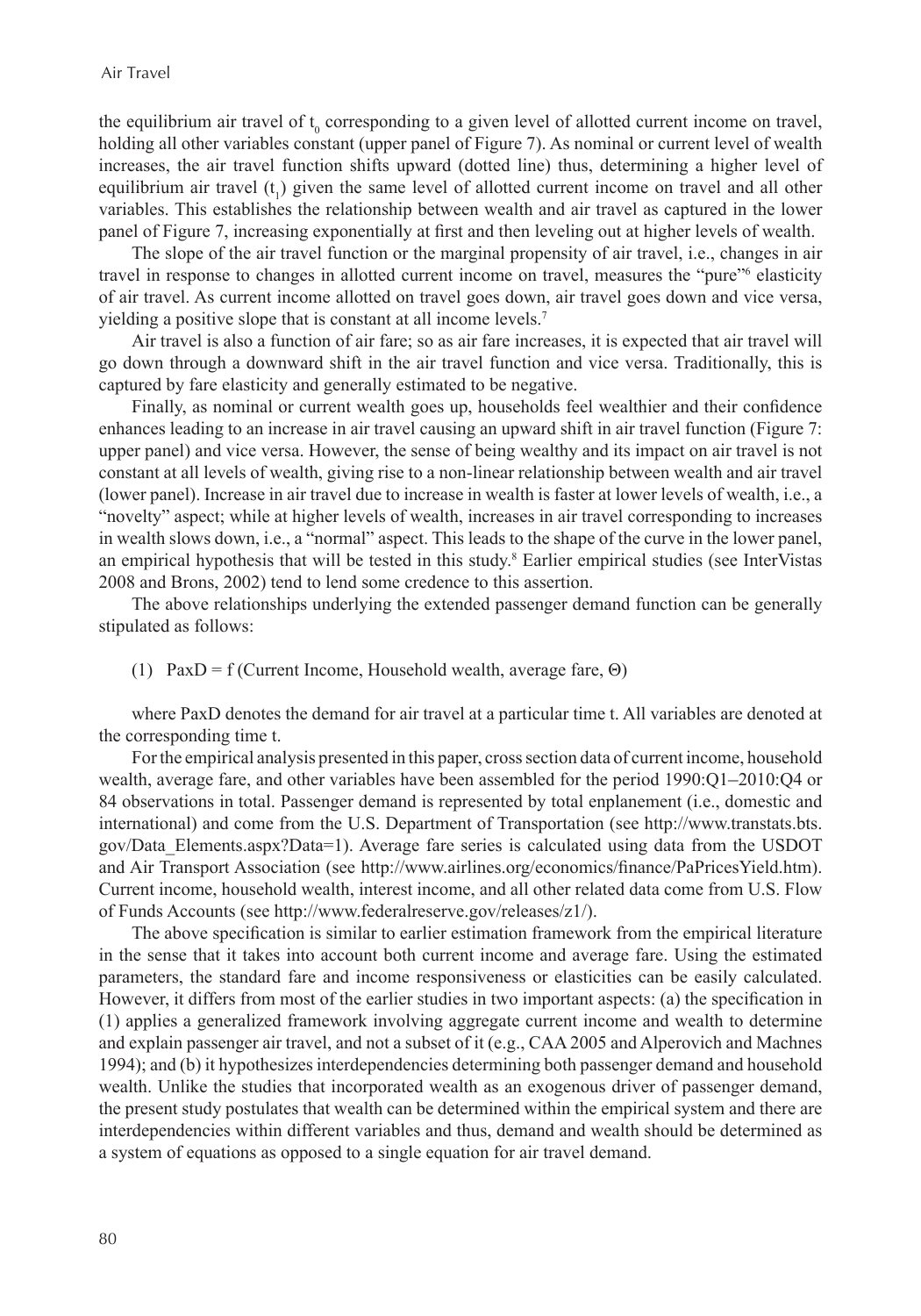#### **Estimation, Discussion of Results and Implications for Forecasting**

The empirical framework thus hypothesizes that household wealth is determined alongside the passenger demand and there are interdependencies that need to be estimated. Two equations that capture the essence of the empirical relationships and interdependencies are stipulated as a system as follows:

(2) 
$$
PaxD = a_0 + a_1 * average\_fare + a_2 * Hh\_Weakh + a_3 * HH\_worthiness + a_4 * (HH\_Weakh squared) + a_5 * lag(1) passengers + g_{\text{pax}}
$$

(3) Hh\_Wealth =  $b_0 + b_1$  \* Income +  $b_2$  \* Interest\_rate + b3 \* lag(1)HHwealth +  $\Psi_{\text{weak}}$ 

Equation  $(2)$  is an empirical re-specification of  $(1)$  with a few modifications. For example, HH\_worthiness, defined as the ratio of household wealth over current income, has been added to the estimating equation. As indicated earlier, the massive expansion of household wealth facilitated household's financial or credit worthiness via increased access to liquidity;<sup>9</sup> conversely, financial worthiness dropped significantly as wealth contracted. This variable is thus considered to be a proxy for credit accessibility and is hypothesized to have a positive impact on passenger air travel. Household wealth (HH\_wealth) is hypothesized to have a positive impact on air travel; the more the accumulated wealth, it is likely that households will be able to afford more air travel. HH\_ wealth squared has been incorporated to test the empirical hypothesis underlying the shape of the air travel function (lower panel) in Figure 7. Average fare has the standard impact; higher the air fares, less the air travel. Finally, given the time series nature of the proposed estimation, a one-period lag of passengers (lag(1)passengers) has been incorporated, as the stationarity test indicated such inclusions to improve the model structure. Results of these tests will be reported and discussed later.

Equation (3) accounts for household wealth (HH\_Wealth) that has been hypothesized to depend on current income (Income), interest rate (Interest rate) and lagged household wealth  $(\text{lag}(1))$ HHwealth). Current income accounts for household's present contribution to wealth; while the interest rate accounts for interest earnings from the accumulated wealth. Unlike these two flow variables, the biggest determinant of present household wealth is past accumulation of wealth - a stock variable - as captured by one-period lag of household wealth. The endogeniety of household wealth (HH Wealth) via the third equation and its entry into the second equation as an exogenous variable determine the interdependency in the system consisting of  $(2)$  and  $(3)$ .

Given the hypothesized interdependencies within the two equations above and the nature of the variables, it is likely that the error structures of the equations may be linked to one another. Although each equation seemingly appears to be independent and unrelated, each might actually be linked to one another through errors. Thus, this type of system is called "disturbance-related" or "error-related" regression equations.

Under this circumstance, econometricians often use a seemingly unrelated regression (SUR) or via iteration (ITSUR) technique for estimation. The SUR/ITSUR is applicable when the system consists of two or more equations whose errors may be correlated across equations. The SUR/ ITSUR is considered to be appropriate when all the regressors are assumed to be truly exogenous and whose errors satisfy the following conditions:

- i.  $\epsilon_{\text{pax}}$  (error in equation (2)) and  $\psi_{\text{wealth}}$  (error in equation (3)) have zero means and finite variances;
- ii. the variances of errors may differ; and,
- iii. there is a presumed correlation between  $\varepsilon_{\text{par}}$  and  $\Psi_{\text{worth}}$ .

As noted elsewhere (Pindyck and Rubenfeld 1996), ordinary least squares (OLS) methodology, under the conditions of (i) to (iii), suffers from simultaneity bias, i.e., endogenous variables may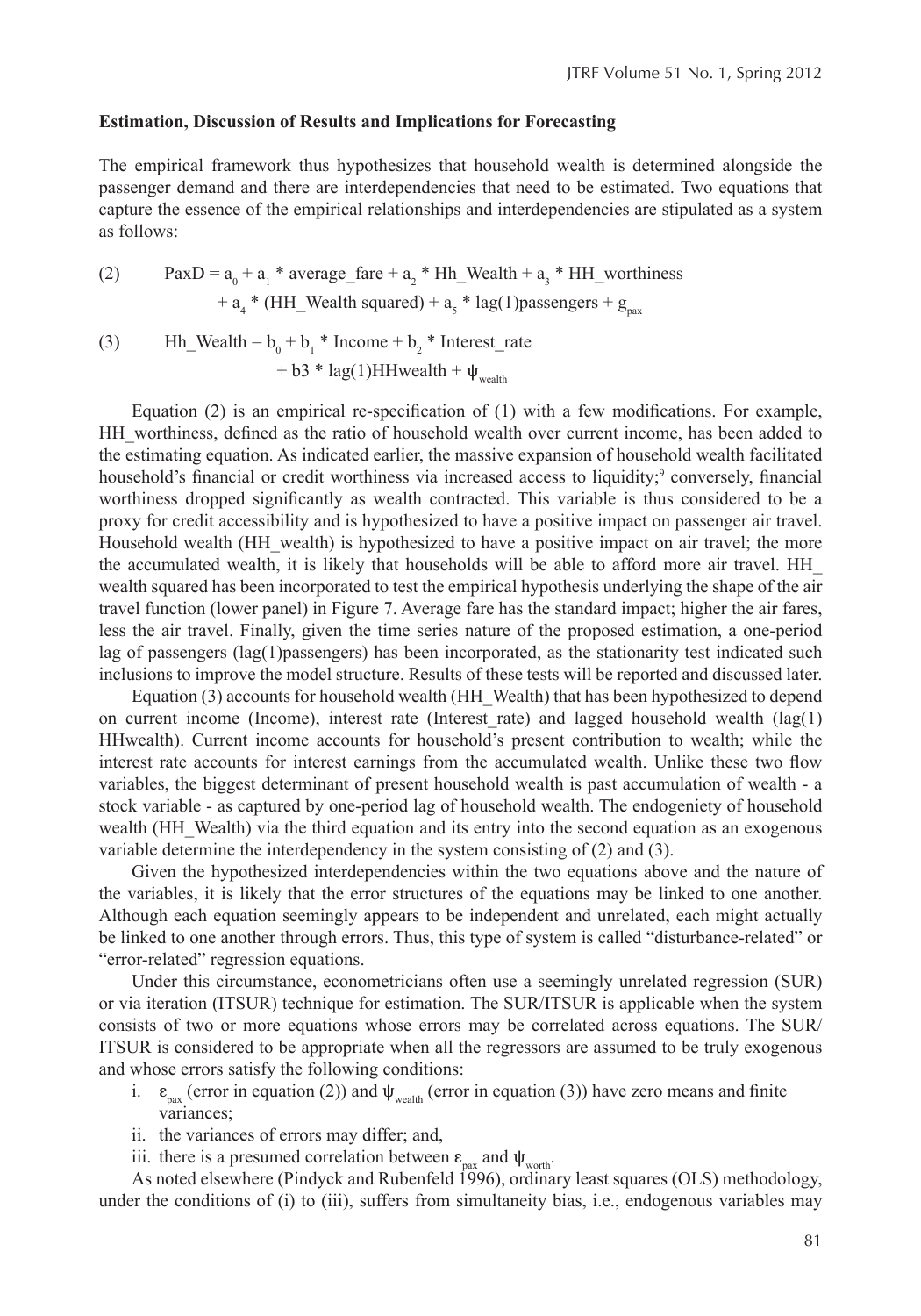depend on errors. Given the assumptions that (i) to (iii) are true for the data for reasons stated above, iterative SUR methodology was used for estimation. The ITSUR estimation begins with OLS parameter estimates and improves the estimation in subsequent steps resulting in efficient estimates of the specified parameters.

The summary statistics of key variables are reported in Table 1.

| <b>Variable</b>                       | $\mathbf N$ | Mean         | Median       | <b>Maximum</b> | <b>Minimum</b> | <b>Std Dev</b> | <b>Skewness</b> | <b>Kurtosis</b> |
|---------------------------------------|-------------|--------------|--------------|----------------|----------------|----------------|-----------------|-----------------|
| <b>Passengers</b><br>(quarterly)      | 84          | 141,820,000  | 142,480,000  | 178,430,000    | 99,845,289     | 20,054,666     | $-0.28$         | $-0.74$         |
| Household<br>Wealth<br>(in millions)  | 84          | \$40,392,584 | \$41,380,936 | \$66,007,422   | \$20,124,360   | \$14,173,501   | 0.17            | $-1.20$         |
| Household<br>Income<br>(in millions)  | 84          | \$7,493,783  | \$7,340,529  | \$11,509,100   | \$4,163,997    | \$2,307,613    | 0.25            | $-1.26$         |
| Average airfare<br>(one way)          | 84          | \$154        | \$154        | \$180          | \$128          | \$12           | $-0.06$         | $-0.58$         |
| <b>Interest Rate</b><br>$\frac{6}{2}$ | 84          | 3.87         | 4.48         | 8.25           | 0.12           | 2.16           | $-0.21$         | $-0.83$         |

**Table 1: Summary of Household Wealth and Air Travel Characteristics**

Source: Based on data available at http://www.transtats.bts.gov/Data\_Elements.aspx?Data=1; and http://www. federalreserve.gov/releases/z1/Current/

Average quarterly passengers in the dataset are around 142 million with median value nearby to the mean. With maximum passengers observed during 2007:Q3 while minimum was observed during 1991:Q1 and a standard deviation of 20 million passengers. Skewness value indicates that most of the observations are concentrated on the right of the calculated mean with extreme values located mostly to the left; while Kurtosis indicates that the underlying distribution of data is somewhat flatter than the normal distribution with wider peak and spread around the mean. Household wealth and income averages have been calculated to be around \$40 trillion and \$7 trillion, respectively; with medians found nearby. Highest wealth was observed during 2007:Q2 while highest income was observed during 2008:Q2, right before the Great Recession began. On average, passengers paid around \$154 for one-way fare with a standard deviation of around \$12. During the period of the sample, 1990:Q1–2010:Q4, U.S. households, on average, faced an interest rate of 3.9% with wide variations of over two percentage points.

Before the model is described and results discussed, it is important to discuss time series properties of the system. Although the proposed model is not used for forecasting purposes, it is nevertheless important to explore the stationarity properties of the system. Earlier econometric studies (Dickey 2002) established that time series used in econometric applications must be stationary. Generally speaking, stationarity implies that means underlying the series in question (i.e., passengers and household wealth) are constant. While visual examination of data series may be used to accomplish this, econometricians have developed robust tests for examining stationarity. Stationarity of a time series ensures that standard properties of econometric estimation, for example, t-test statistics have approximately normal distribution, are valid. Natural log of the two series, passenger and household wealth, are used together with four lags (i.e., 1 year) in order to test the stationarity property. Dickey (2002) describes two tests for stationarity: unit root test<sup>10</sup> (captured by tau below) and normalized bias test (captured by rho below) and they have been reported in Table 2.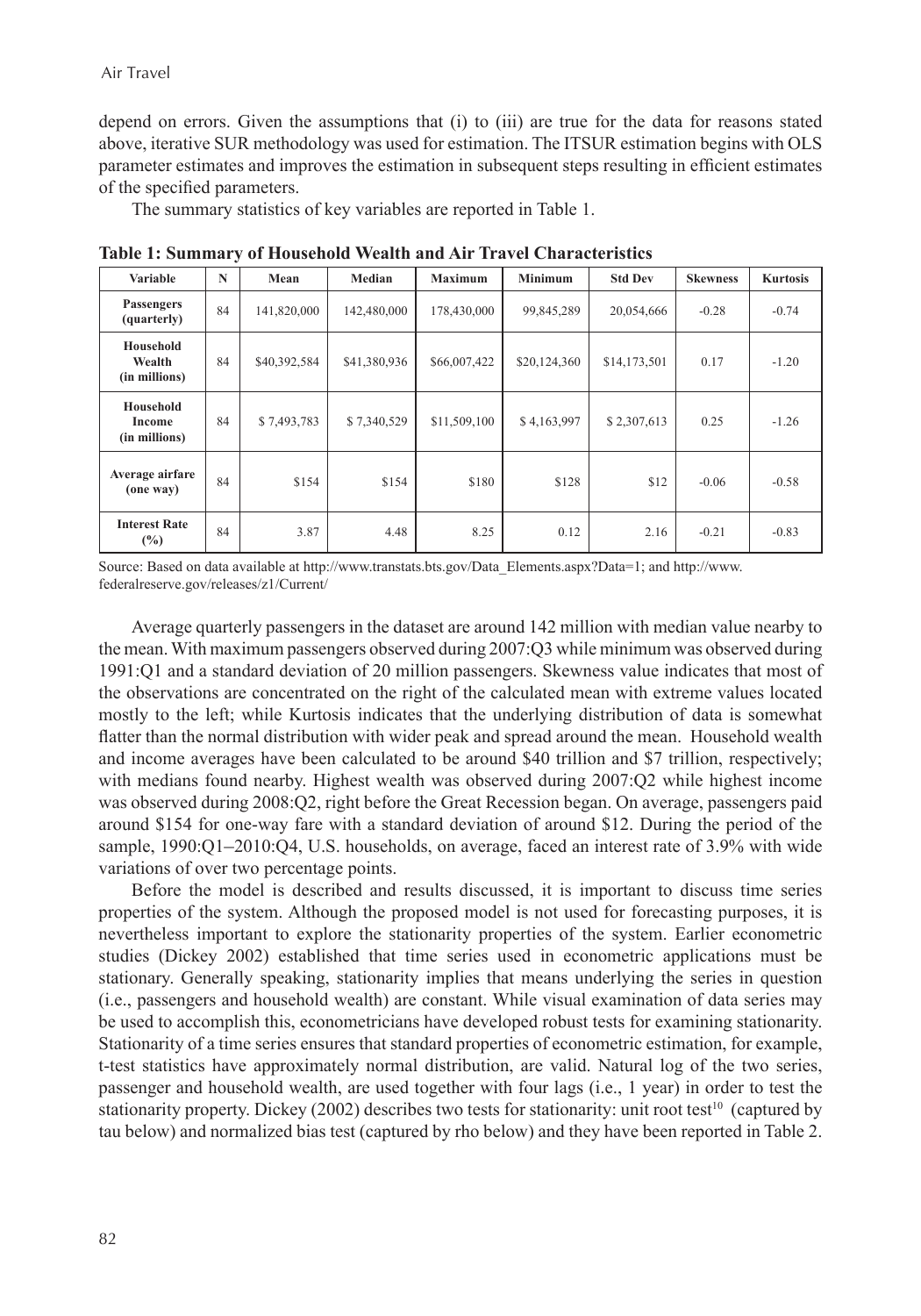| <b>Augmented Dickey-Fuller Unit Root Tests: In Pax</b> |                                                           |          |             |         |            |  |  |  |
|--------------------------------------------------------|-----------------------------------------------------------|----------|-------------|---------|------------|--|--|--|
| <b>Type</b>                                            | Lags                                                      | Rho      | $Pr < R$ ho | Tau     | Pr < Tau   |  |  |  |
| <b>Single Mean</b>                                     | $\mathbf{0}$                                              | $-12.84$ | 0.0585      | $-2.79$ | 0.0639     |  |  |  |
|                                                        | 1                                                         | $-12.6$  | 0.0623      | $-2.57$ | 0.1026     |  |  |  |
|                                                        | $\mathbf{2}$                                              | $-2.468$ | 0.7169      | $-1.36$ | 0.5995     |  |  |  |
|                                                        | 3                                                         | $-1.939$ | 0.7819      | $-1.59$ | 0.483      |  |  |  |
|                                                        | 4                                                         | $-4.413$ | 0.4847      | $-2.04$ | 0.2711     |  |  |  |
|                                                        | <b>Augmented Dickey-Fuller Unit Root Tests: In Wealth</b> |          |             |         |            |  |  |  |
| <b>Type</b>                                            | Lags                                                      | Rho      | $Pr < R$ ho | Tau     | $Pr <$ Tau |  |  |  |
| <b>Single Mean</b>                                     | $\mathbf{0}$                                              | $-1.12$  | 0.8723      | 01.5    | 0.5285     |  |  |  |
|                                                        | 1                                                         | $-1.319$ | 0.8521      | $-1.33$ | 0.6145     |  |  |  |
|                                                        | $\mathbf{2}$                                              | $-1.69$  | 0.8113      | $-1.5$  | 0.5305     |  |  |  |
|                                                        | 3                                                         | $-1.775$ | 0.8014      | $-1.39$ | 0.5857     |  |  |  |
|                                                        | 4                                                         | $-1.684$ | 0.8118      | $-1.26$ | 0.6459     |  |  |  |

**Table 2: Stationarity Tests for Passengers and Household Wealth Series**

Estimated tau indicates that there is evidence to accept unit roots, that is, both series are shown to be stationary; i.e., estimated taus are shown to be not statistically significant (5% or less) in any lags. On the other hand, estimated rhos shows inclusion of first lag, particularly in the case of passengers, may improve the estimated time series properties. Inclusion of one-period lag may also address the issues relating to auto-correlations in the errors, if any. Thus, in addition to the exogenous variables discussed above, one period lags for both passengers and household wealth have been incorporated in respective estimating equations.

The system of the equations has been specified in terms of natural log (ln). The advantage of log-transformed specification is that the estimated parameters can be easily interpreted as elasticity quotients for those that are meaningful. The results of the estimation are reported in Table 3. Aggregate statistics show that the specifications of the system and individual equations are quite robust and statistically significant.

| <b>Nonlinear ITSUR Summary of Residual Errors</b> |             |             |            |            |                |                 |               |                  |                                |
|---------------------------------------------------|-------------|-------------|------------|------------|----------------|-----------------|---------------|------------------|--------------------------------|
| Equation                                          | DF<br>Model | DF<br>Error | <b>SSE</b> | <b>MSE</b> | <b>RootMSE</b> | <b>R-Square</b> | Adj<br>$R-Sq$ | Durbin<br>Watson | Label                          |
| lnpax                                             | b           | 77          | 0.2858     | 0.00371    | 0.0609         | 0.8331          | 0.8223        | 1.6208           | log of quarterly<br>passengers |
| <b>InHHwealth</b>                                 | 4           | 79          | 0.074      | 0.00094    | 0.0306         | 0.9933          | 0.9931        | 1.4398           | log of household<br>wealth     |

**Table 3: Air Travel and Household Wealth: Summary of Residual Errors**

For example, over 82% of variation in passenger demand (equation (2)) is explained by the variables specified in the above equation; while over 99% of variation in wealth equation (equation (3)) is captured by simple specifications of current income, interest rate, and lagged impact of logged wealth. Both equations have reasonable Durbin-Watson (DW) statistic. The value of DW lies between zero and four. As a general rule, if the DW statistic is equal to two, then, it is expected that the errors are not serially correlated. However, if DW statistic is substantially less than two, there is evidence of positive serial correlation; a value less than 1.0, for example, is certain to ensure positive correlation; i.e., successive errors are correlated. If  $DW > 2$ , on the other hand, successive error terms are much different in value to one another on average, i.e., negatively correlated. Estimated DW statistic for equation (1) has been found to be 1.62 while it is 1.44 for equation (2). These values indicate no correlation or slight hints of positive correlations among errors and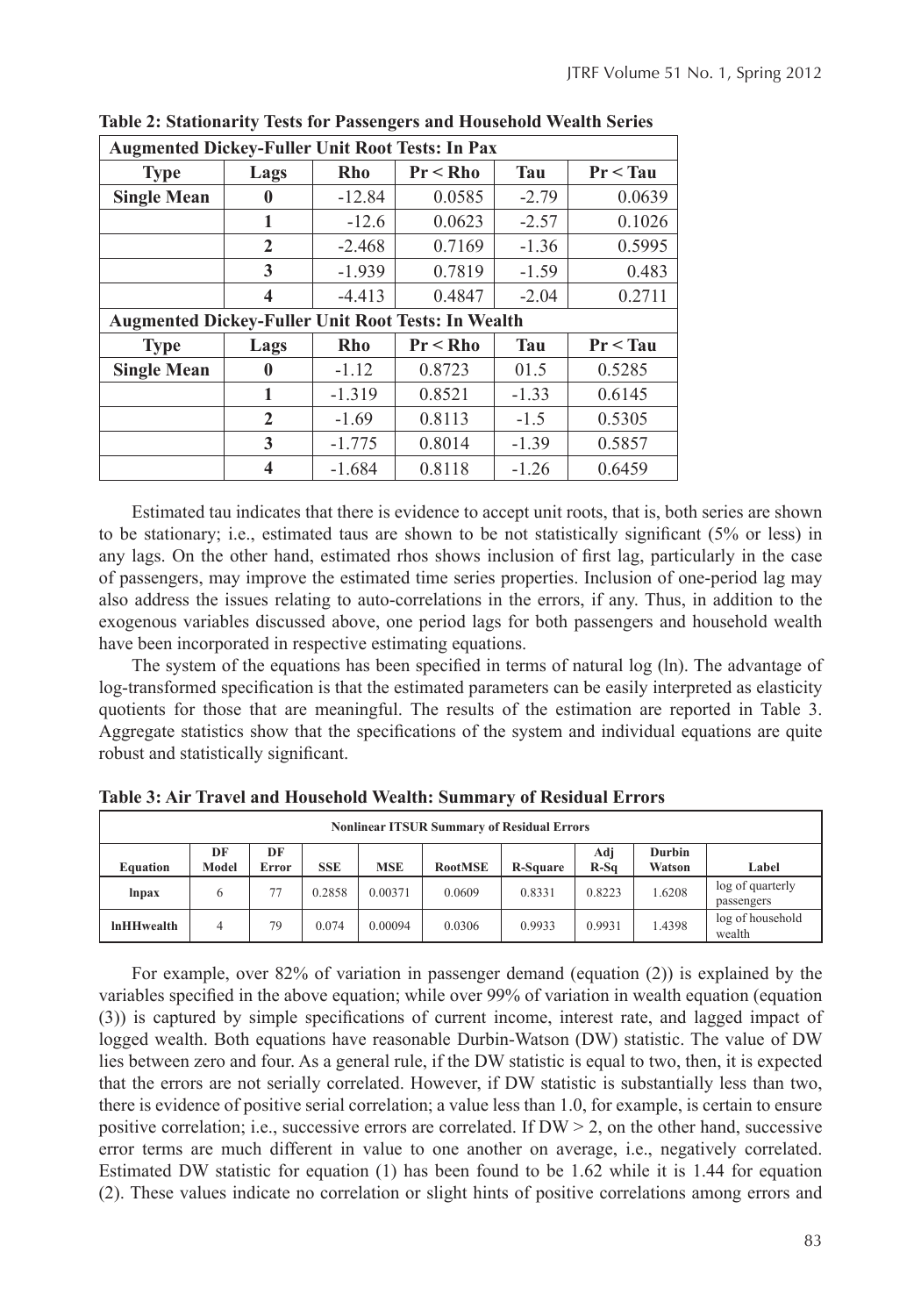believed to be unlikely to influence results in any meaningful way. Furthermore, such DW values are often observed in long time series and may not have any material impact since they are not used for forecasting, a task that is not the focus of this paper.

In Table 4, results of the estimation are reported. Some parameters, except those marked with '\*', have been found to be statistically significant at the 99% level of significance including fare elasticity, wealth elasticity of passengers, and lagged wealth. Log of one-period lagged passengers is significant at 95% and exponential growth of wealth (i.e., wealth squared) at 90% significance (t-values). It is important to note that all other variables in the wealth equation turn out to be statistically insignificant once lagged wealth effect was incorporated.<sup>11</sup> Finally, all estimated parameters have the "right" signs; i.e., estimated signs conform with those stipulated by the analytical framework, and their magnitudes appear to agree with those reported in the literature.

| <b>Nonlinear ITSUR Parameter Estimates</b> |                 |                |         |               |                                          |  |  |
|--------------------------------------------|-----------------|----------------|---------|---------------|------------------------------------------|--|--|
|                                            |                 | <b>Approx</b>  | t Value | <b>Approx</b> |                                          |  |  |
| Parameter                                  | <b>Estimate</b> | <b>Std Err</b> |         | Pr >  t       | Label                                    |  |  |
| a <sub>1</sub>                             | $-0.45519$      | 0.1274         | $-3.57$ | 0.0006        | fare elasticity of passenger             |  |  |
| a <sub>2</sub>                             | 0.423482        | 0.0838         | 5.06    | < 0.001       | wealth elasticity of passenger           |  |  |
| a <sub>3</sub>                             | $0.123928*$     | 0.0888         | 1.39    | 0.167         | household worthiness (pax)               |  |  |
| $a_{\mu}$                                  | $-3.34E-17$     | $1.94E-17$     | $-1.72$ | 0.0888        | household wealth squared                 |  |  |
| $a_{\zeta}$                                | 0.217269        | 0.1047         | 2.08    | 0.0412        | log of lagged (one-period)<br>passengers |  |  |
| $a_{0}$                                    | 9.441766        | 1.5949         | 5.92    | < 0.001       | pax equation intercept                   |  |  |
| $\mathbf{b}_1$                             | $0.033001*$     | 0.1286         | 0.26    | 0.7982        | income elasticity of wealth              |  |  |
| $\mathbf{b}_2$                             | $0.002803*$     | 0.00943        | 0.3     | 0.7671        | interest impact on wealth                |  |  |
| $\mathbf{b}_3$                             | 0.0962979       | 0.0948         | 10.16   | < 0.001       | lagged impact of log wealth              |  |  |
| $b$ <sub>0</sub>                           | $0.13441*$      | 0.4322         | 0.31    | 0.7566        | Wealth equation intercept                |  |  |

**Table 4: Air Travel and Household Wealth: Estimation Results** 

\* Not statistically significant.

For example, for a 10% sustained increase in average fare (i.e., \$17 for one-way average for 2010 based on DOT data), passenger demand has been estimated to decline (estimated a1) by 4.56% or 6.45 million passengers per quarter (i.e.,  $a_1$  or fare elasticity of passenger) or almost 29 million passengers<sup>12</sup> for the year at the 2010 average value (see http://www.transtats.bts.gov/Data\_Elements. aspx?Data=1 for data), controlling all other variables. That is, the estimated fare effect (-0.45) is found to be relatively unresponsive (or inelastic) on passenger demand. Although the estimated magnitude conforms well with some of the reported results from earlier empirical studies (Gillen et al. 2003 and Brons et al. 2002), it is on the lower side. A fully-specified model incorporating wealth is expected to yield lower fare elasticity, as argued by Alperovich and Machnes (1994).

Second, for each  $1\%$  increase in wealth, passenger demand (estimated  $a_2$ ) would increase by  $0.42\%$  (i.e.,  $a_2$  or wealth elasticity on passenger); or wealth effect on passengers was found to be relatively inelastic. U.S. net aggregate household wealth stood at around \$55 trillion (see http:// www.federalreserve.gov/releases/z1/) and total annual passengers stood at a little over 629 million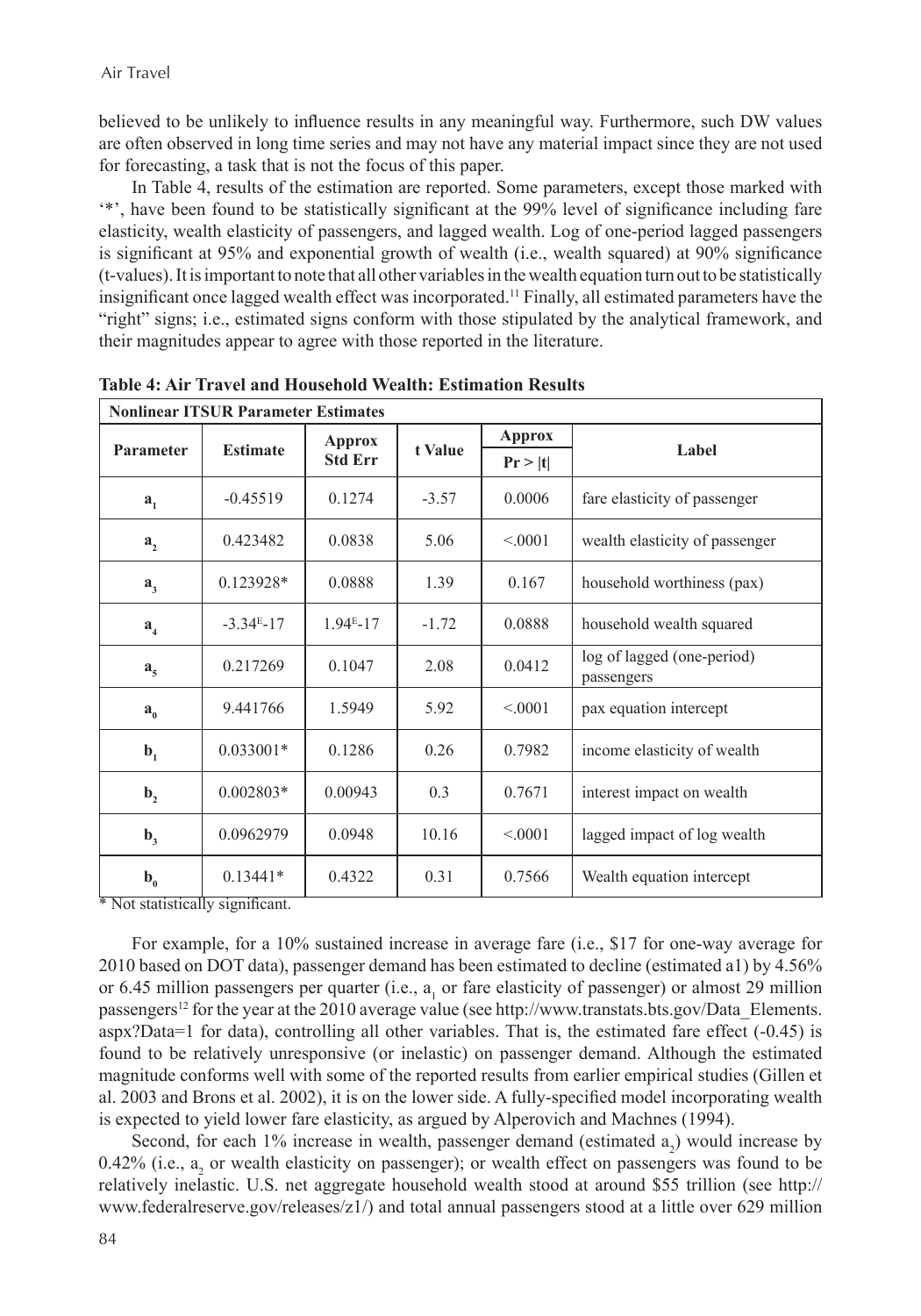in 2010 (see http://www.transtats.bts.gov/Data Elements.aspx?Data=1). Thus, for an increase of U.S. \$550 billion (1% of \$55 trillion), there would be 2.67 million (0.42% of 629.41 million; see http://www.transtats.bts.gov/Data\_Elements.aspx?Data=1) additional passengers, holding all else constant. Passenger responsiveness to changes in wealth was found to be relatively inelastic. This finding is consistent with Alperovich and Machnes (1994), where international passenger demand was found to be impacted in the magnitude of 0.38% with respect to financial assets and 0.56% with respect to non-financial assets. Furthermore, the empirical test underlying the postulated shape of the air travel demand function in the lower panel of Figure 7 is captured by using the estimated parameters  $a_2$  and  $a_4$ . Combined with a positive  $a_2$  (i.e., first derivative) and negative  $a_4$  (i.e., second derivative) demonstrate that air travel function increases at a diminishing rate as wealth grows.

Third, for a sustained 1% increase in household worthiness (i.e., proportionately larger expansion in wealth in relation to current income), passenger air travel (estimated a3) is expected to increase by 0.12% (a3 or household worthiness impact on passenger), holding all else constant. Although statistically insignificant, passenger demand is relatively inelastic with respect to household worthiness as measured by the ratio of wealth over current income. This is not surprising given the fact that travel as a whole consists of such a small percentage of total PCE services (3% in 2010) and air travel accounts for only a fraction of that expenditure (see http://www.federalreserve. gov/releases/z1/ for more details).

Fourth, one-period lag of passengers appears to influence present air travel (estimated a5). For a 1% increase in last quarter's passengers appears to lead to, controlling for all other variables, almost a 0.22% increase in passengers in the current quarter. Despite the fact that passenger flows are influenced by many factors, including fare, current income and wealth, past passenger flow provides a good indicator of the present passenger flow and estimated a5 confirms this empirically.

Fifth, lagged wealth is strongly influential in determining the present wealth, i.e., estimated b3. A one-period lag demonstrates that there is almost a one-to-one correspondence between last year's wealth and this year's. For example, a 1% increase in last quarter's wealth would have a little over 0.96% increase in the present quarter's wealth. Other effects are captured by flow variables such as income and interest earnings. Although not statistically significant, they appear to have the right signs. For a 10% sustained increase in income, for example, wealth is estimated to increase by 3.3% (i.e., b1 or income elasticity of wealth). That is, wealth is relatively inelastic with respect to changes in income (i.e., income elasticity effect of wealth). Current income for households mostly consists of wage income and other non-wage benefit/income and in many ways is an indicator of the overall economy. Income increase is generally associated with productivity enhancement, tightening labor market conditions leading to an increase in wage income and other resource prices, and overall economic expansion. Thus, as current income increases, it is highly likely that all components of household wealth, i.e., value of real estate, corporate and non-corporate equities, other financial assets including mutual fund shares, and other assets including life insurance, pension fund reserves and miscellaneous assets, would increase as well.

Finally, it is well known that interest rates,<sup>13</sup> as the most potent monetary policy tool, move cyclically with a lag; thus, as the economy goes into recession, interest rates fall and as the economy recovers, interest rates go up. For the overall sample, the estimated coefficient (b2) indicates that if interest rates go up by 1%, household wealth will go up by 0.003%. This finding has a similar interpretation as impact of current income on wealth; as interest rates go up representing overall economic expansion leading to comprehensive improvement in overall wealth.

Equipped with the estimated parameters, an attempt is now made to isolate and calculate the annual passenger loss (i.e., lost demand) due to the decline in household wealth, holding all else constant. From the last peak (2007:Q2) to the trough (2009:Q1), total household wealth loss was calculated to be a little over \$17 trillion (i.e., from the peak of \$66 trillion to the bottom at \$49 trillion); or a loss of around 26%. During this period overall, average total household wealth stood at around \$59 trillion (see http://www.federalreserve.gov/releases/z1/ for these numbers and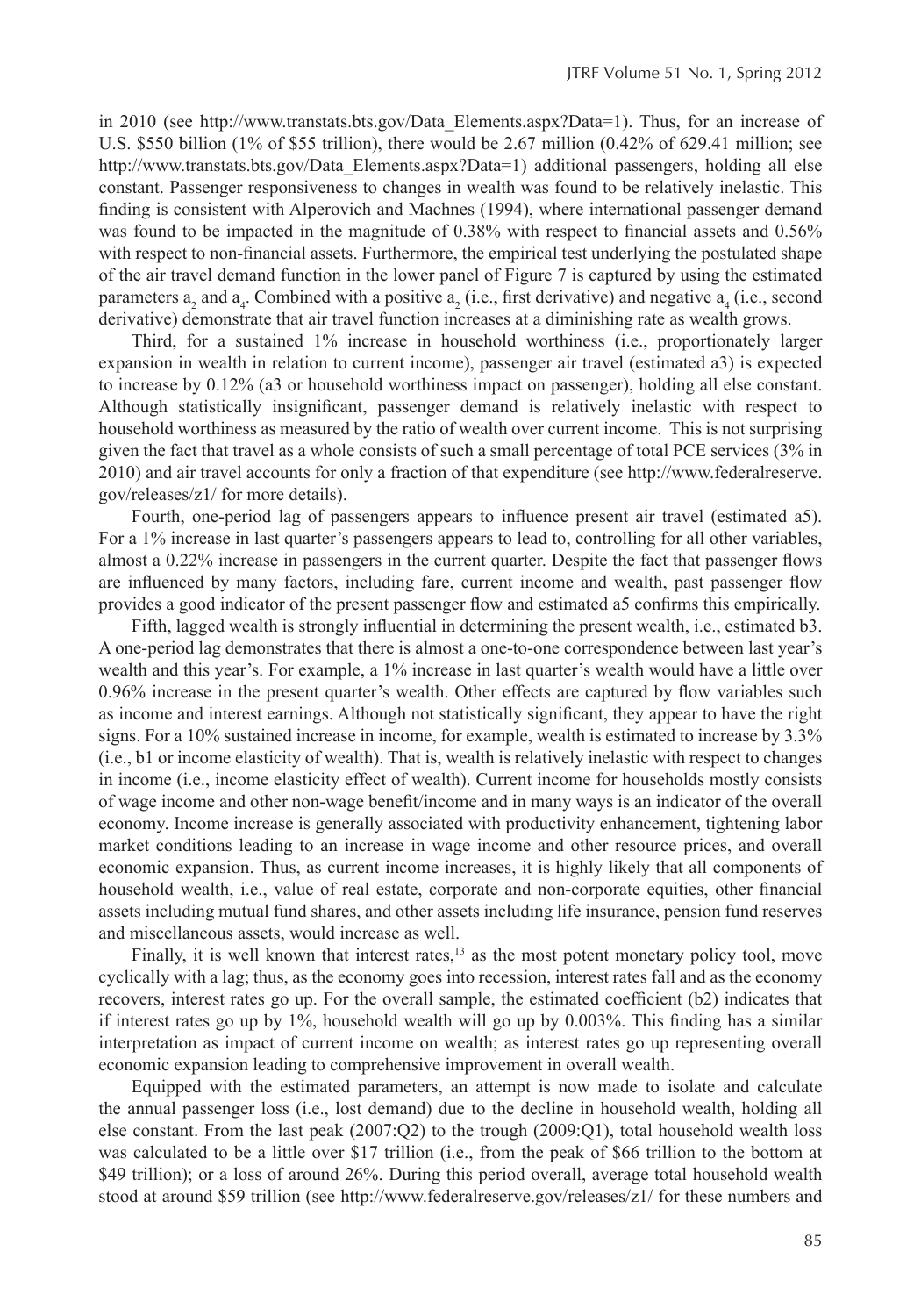calculations). Corresponding total number of passengers averaged around 659 million per year during these periods<sup>14</sup> (see http://www.transtats.bts.gov/Data Elements.aspx?Data=1). Given the estimated wealth elasticity of 0.42% and the decline in wealth of 26%, this implies that around 730,000 (i.e., 0.423482% X -26.08% X 657.922 million<sup>15</sup>) passengers did not travel. A comparison of the two years (2008 and 2007) reveals that over 27 million people altogether did not fly; i.e., 679 million in 2007 vs. 652 million in 2008, from the peak of the cycle to trough of the cycle or a decline of little over 4% annually (see http://www.transtats.bts.gov/Data\_Elements.aspx?Data=1). Thus, decline in wealth induced lost air travel demand of around 2.6% (i.e., 730,000 /27 million). Furthermore, using the observed average round trip fare during this period (\$335), calculated loss due explicitly to the loss in household wealth turned out to be over \$244 million.<sup>16</sup>

During 2010, total household wealth expanded by \$8 trillion in comparison to the last trough (2009:Q1) despite the fact that average total household wealth is still considerably less than those observed during peak years. For example, household wealth expanded by \$8 trillion (or 16%) in 2010:Q4, the last quarter for which data were available, in comparison to the most recent bottom observed in 2009:Q1 (\$48 trillion). Although recent expansion recouped some of the losses and average annual wealth now stands at \$53 trillion, it is still less than 10% (\$6 trillion) of the average size observed during the last peak and trough cycle (\$59 trillion) (see http://www.federalreserve. gov/releases/z1/ for more details). During this last period of expansion (i.e., 2009:Q1–2010:Q4), corresponding average total passengers is calculated to be around 624 million (see http://www. transtats.bts.gov/Data\_Elements.aspx?Data=1). Using the method used earlier, additional passenger travel induced by the wealth expansion is calculated to be around 435,000 (i.e., 0.423482% X 16.45% X 623.695 million). Notice, however, during these two periods (2009 vs. 2010), total passengers increased by 11.43 million (617.98 million and 629.41 million in 2009 and 2010, respectively), or around 1.90% annually. Wealth-induced increase in passenger travel (435,000) thus accounted for around 3.8% (i.e., 435,000/11.43 million) of the total increase in passengers. A comparison of air travel lost and induced by wealth loss vs. wealth gain, respectively, shows an asymmetry; air travel appears to bounce back more with the increases in wealth gain compared to the air travel lost due to wealth losses (i.e., 2.6% for wealth loss vs. 3.8% for wealth gain).

Given the possibility that a structural model such as proposed above may be used for limited forecasting and/or scenario planning, it is important that the residuals of the estimated models are understood in order to validate the assumptions underlying the estimation technique. In specification and estimation, it is assumed that errors of the equations (2) amd (3) are normally distributed. Table 5 provides the results of normality tests.

As evident that normal distribution for the estimated passenger equation residual cannot be rejected; while that of residuals for household wealth equation cannot be accepted. Two of the three normality tests for the system, as a whole, indicate that normal distribution assumption for the residuals cannot be rejected.

The financial calamity that started off in 2007:Q3 setting off the most severe recession<sup>17</sup> since the Great Depression has had multifarious impacts on all sectors of the economy. While the housing, labor, and credit markets have been the primary focus of policymakers, this analysis demonstrated that the impact had been felt in air travel as well. Decoupling air travel from the cycles of the economy is unlikely in the U.S.; however, their impact may be minimized by conscious business and policy choices. For example, tightening credit environment, along with other cost pressures (i.e., sudden increase in jet fuel price in summer 2008), has disciplined the U.S. domestic airline industry in managing capacity well. Consequently, there had been much less idle capacity and thus, much less downward pressure on fares during the last cycle than earlier ones. The subsequent recovery in demand has brought a healthy improvement in airline financials, yielding overall industry profit for 2010; and the same is expected for 2011 as well.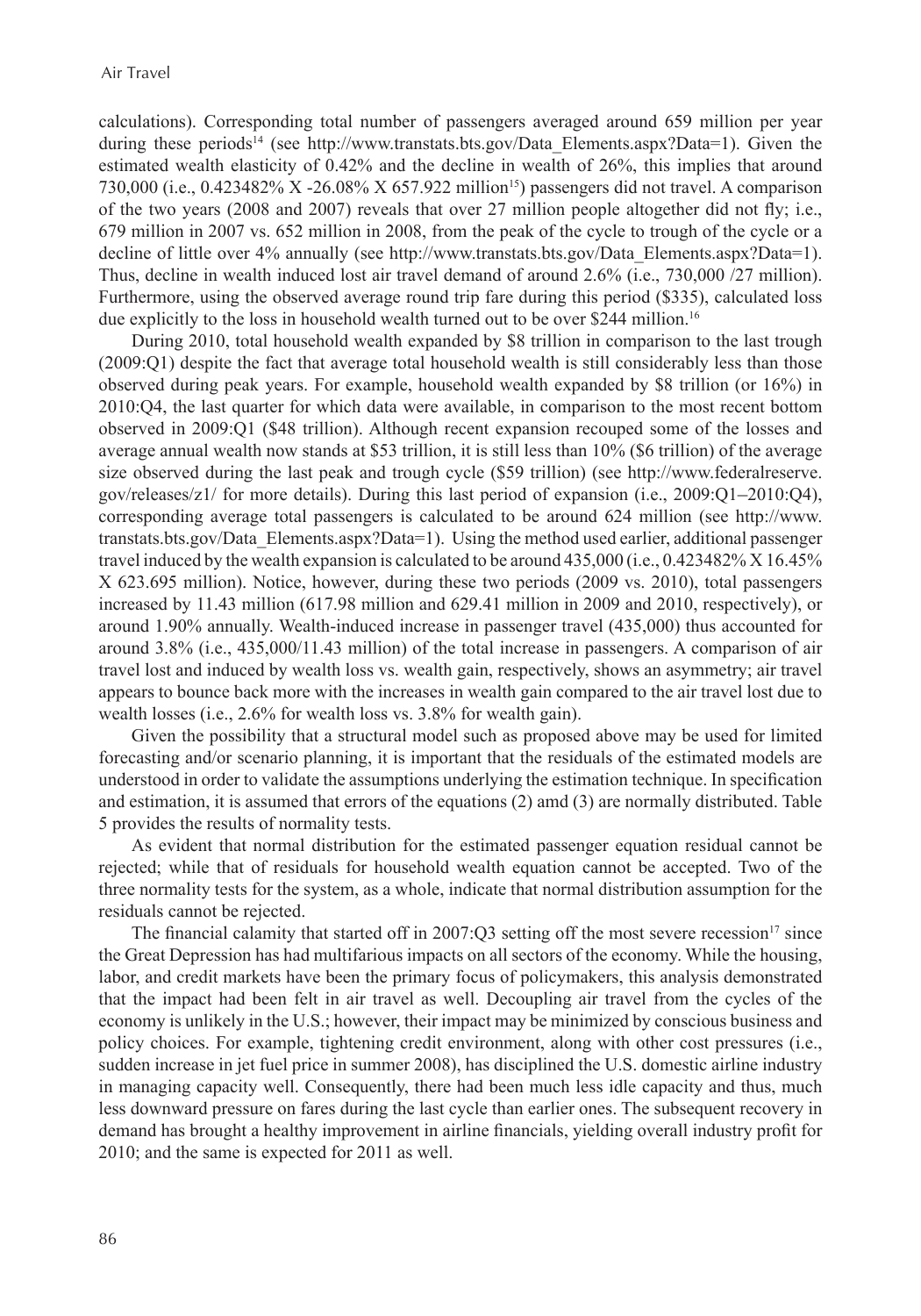| <b>Normality Test</b> |                           |              |        |  |  |  |  |  |
|-----------------------|---------------------------|--------------|--------|--|--|--|--|--|
| <b>Equation</b>       | <b>Test Statistic</b>     | <b>Value</b> | Prob   |  |  |  |  |  |
| <i>lnpax</i>          | Shapiro-<br>Wilk W        | 0.96         | 0.0256 |  |  |  |  |  |
| <b>InHHwealth</b>     | Shapiro-<br>Wilk W        | 0.97         | 0.2714 |  |  |  |  |  |
| <b>System</b>         | Mardia<br><b>Skewness</b> | 10.71        | 0.03   |  |  |  |  |  |
|                       | Mardia<br>Kurtosis        | 1.3          | 0.1937 |  |  |  |  |  |
|                       | Henze-<br>Zirkler T       | 1.85         | 0.0638 |  |  |  |  |  |

**Table 5: Normality Tests of Residuals**

 Forecasting challenges from a model that is offered here are no different than those employed in standard econometric estimation and forecasting. In the simple framework presented above, true exogenous variables are average fare, interest rate, and current income. Projecting these variables are no more challenging than projecting, for example, GDP (for current income), interest rate for inflation (inversely related), and inflation for average fare (i.e., adjusted downward due to the fact that overall CPI-U increases faster than the average fare). In comparison to standard specification, however, the proposed model incorporates household wealth, an important variable in determining the long-term or life cycle induced consumption and air travel. Furthermore, varying these three variables, a relatively manageable task, to account for different economic realities or scenarios may also provide corresponding simulated or projected air travel, thus meeting important strategic needs as well.

#### **CONCLUSIONS**

This paper is an attempt to bridge an important empirical void between household wealth and its impact on air travel. Examining trends of household wealth and air travel and other related variables over the last two decades, the paper establishes an empirical causality. Despite this linkage and the presence of a theoretical construct, existing empirical literature, interestingly enough, does not incorporate the wealth effect in determining air travel for most of the studies. Consequently, present forecasting does not go beyond incorporating current or nominal income.

Following the guidance of standard macroeconomic literature, the paper builds a simple analytical framework where current income is linked to air travel together with households' accumulation of wealth or permanent income. This framework was then applied to determine passenger air travel together with household wealth in a simultaneous equation system. The empirical results suggest that the framework is highly robust in specification, aggregate statistics, and parameter estimates. Household wealth has been found to be important in determining passenger air travel, together with average fare and past travel. Furthermore, household wealth has been determined to be a function of stock of past wealth accumulations.

The estimated parameters helped to determine the magnitude of lost demand due to the massive wealth loss during the last financial crisis and Great Recession, an area of research that has been generally overlooked. The household wealth loss of U.S. \$17 trillion yielded a loss of air travel demand of 730,000, or a loss of revenue of \$244 million. As household wealth improved during the last two years, air travel recovered. Some of the lost passenger demand has been recouped (435,000) but a complete wealth-induced recovery still seems far off. Furthermore, wealth expansion tends to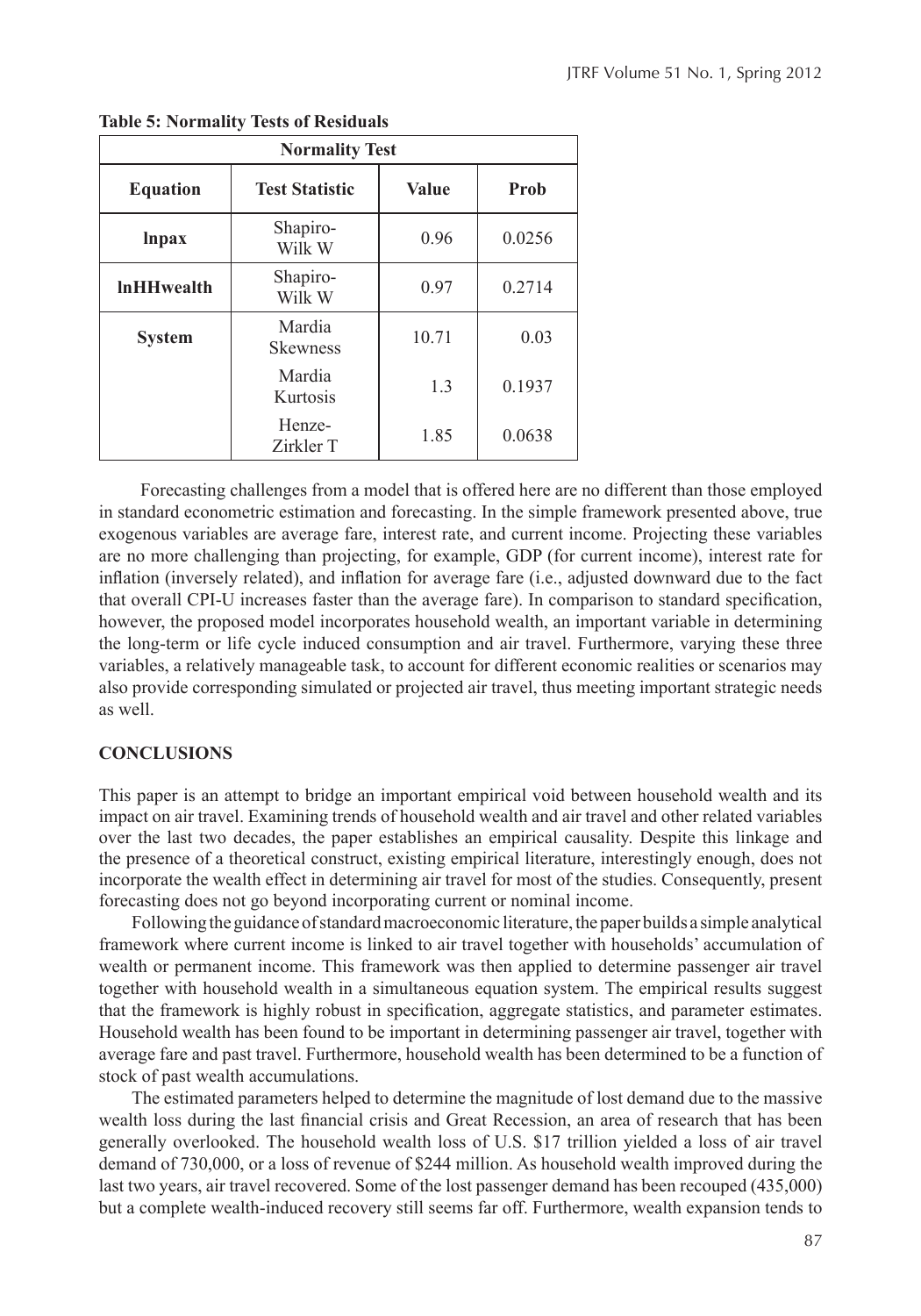increase air travel proportionately more, holding all else constant, than wealth contraction does to reduce air travel.

This model can be used for forecasting macroeconomic air travel trends in the country or in scenario planning. Due to the simplicity of the proposed framework, it holds great promises to generate air travel scenarios corresponding to different projected economic realities (or scenarios), thus meeting strategic needs of air transportation planning. Due to the simplicity and its tractability, the model lacks comprehensibility. For example, future research may separate out the financial assets from non-financial assets and examine the impact of degrees of liquidity on air travel. In a similar vein, household distributions of assets have not been considered in the macro framework presented above; households holding higher wealth may have different spending patterns and air travel than those holding less – an issue that should be addressed in a future empirical framework. These are some of the tasks for future research.

## **Endnotes**

- 1. See http://online.wsj.com/article/; published on March 11, 2011; and http://www.bloomberg. com/news/; published on March 25, 2011, among many others. Wealth and worth is used interchangeably in this paper. Household's net wealth consists of (a) real estate; (b) corporate and non-corporate equities; (c) other financial assets including mutual fund shares; and (d) other assets including life insurance, pension fund reserves and miscellaneous assets (see http:// www.federalreserve.gov/releases/z1/Current/z1.pdf for more details).
- 2. This is estimated using the following steps; first, operating revenue of US commercial air travel for the system (i.e., domestic and international) as a whole has been accounted for and is estimated to be around \$165 billion for the year 2010 (see http://www.transtats.bts.gov/Data\_ Elements.aspx?Data=1). Second, \$30 billion a year has been added towards general aviation revenue (see Commission on the Future of the US Industry 2002, thus totaling over \$190 billion as the aggregate value of the sector, using this expenditure accounting method for the year 2010.
- 3. A relatively slow decline of expenditure on recreational services accompanied with moderately large decline on transportation services during the Great Recession led to spending on vacation without traveling, or *staycation*, i.e., stay home vacation, an altogether new term to characterize this phenomenon (http://en.wikipedia.org/wiki/Staycation).
- 4. Interestingly, rationalizing quantitative easing-2 (QE2) current Federal Reserve Chairman Ben Bernanke wrote on November 5, 2010: "The FOMC intends to buy an additional \$600 billion of longer-term Treasury securities by mid-2011 and will continue to reinvest repayments of principal on its holdings of securities, as it has been doing since August…This approach eased financial conditions in the past and, so far, looks to be effective again. *Stock prices rose* and long-term interest rates fell when investors began to anticipate this additional action. Easier financial conditions will promote economic growth. For example, lower mortgage rates will make housing more affordable and allow more homeowners to refinance. Lower corporate bond rates will encourage investment. And *higher stock prices will boost consumer wealth and help increase confidence, which can also spur spending. Increased spending will lead to higher* incomes and profits that, in a virtuous circle, will further support economic expansion" (author's added italics; published in The Washington Post, op. ed., see http://www.federalreserve.gov/ newsevents/other/o\_bernanke20101105a.htm).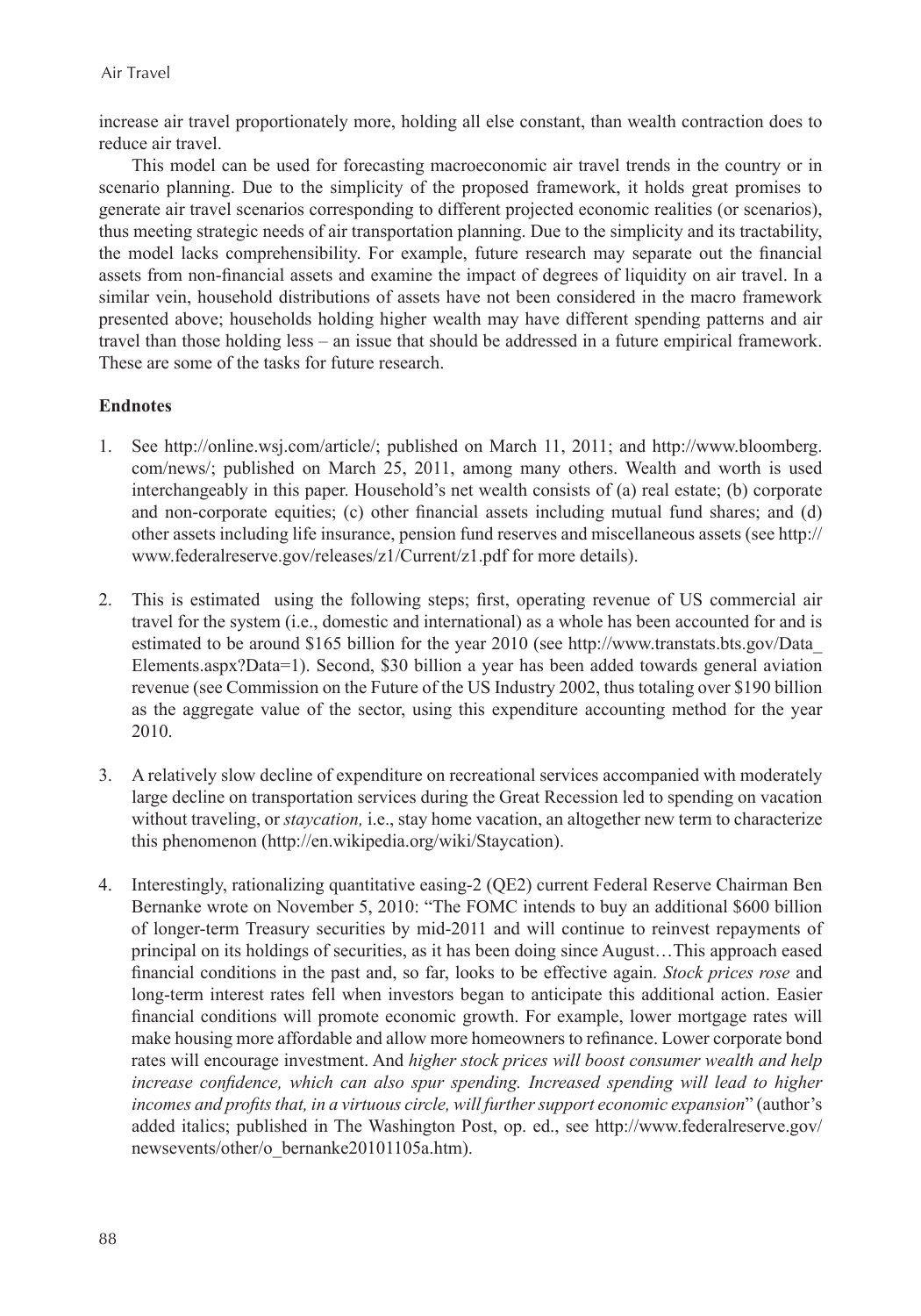- 5. This is a modified version of famous Keynesian cross diagram in the present context. Instead of deriving the demand for air travel from the standard behavioral relationship (i.e., utilitymaximization subject to income and wealth), the postulation below derives the relationship using the macro structural relationship between air travel and income allotted to travel and wealth. Using either framework is appropriate; however, the macro relationship has been chosen due to the casting of the central empirical hypothesis in an aggregate macroeconomic context in the paper.
- 6. In the standard empirical literature, income elasticity is defined as changes in air travel as the result of changes in current or nominal income, a definition that is applied in the empirical framework of the paper as well. However, in demonstrating the relationship between air travel, wealth, and current income (Figure 7), a distinction is made where air travel is related to current income allotted to travel in order to draw the equilibrium in the upper panel. Since the relationship calls for air travel and income allotted to travel (and not total current or nominal income), therefore, it is defined as "true" income elasticity of air travel defined as changes in air travel due to changes in nominal travel budget. Presumably, the "true" elasticity will be much higher compared to observed income elasticity measured on nominal total income.
- 7. This is an over simplification. It is likely that at higher levels of income, air travel becomes a "normal" good thus losing the novelty (or luxury) characteristics. Income distributionadjusted absolute values of income (and fare) elasticities have been found to be declining over time (see Schafer 2011). There is indirect evidence which prove this assertion. For example, income elasticities for business travelers are often found to be smaller (in absolute terms) than those observed for the leisure travelers. In other words, leisure travelers, i.e., presumably with relatively lower income, are found to be far more price-sensitive than their counterparts in business, i.e., presumably with higher incomes.
- 8. After all, how much can one travel by air even if you are the richest person in the world! However, this is an empirical issue, as correctly pointed out by an anonymous referee, which will be tested in this study.
- 9. Generally speaking, this ratio is calculated to be around five for average household; i.e., household's financial portfolio is five times the current annual income. As wealth expanded, vis-à-vis current income, worthiness of households increased to almost 6.4 (2006:Q1). This facilitated credit worthiness of households making it possible for increased borrowing to finance many components of consumption, including air travel. This is accounted for by inclusion of financial worthiness of household in the second equation.
- 10. Unit root is a feature of the data process that evolves through time and may lead to problems for statistical inference. Finding a unit root is equivalent to finding that mean and variance of the series (a) evolves over time; (b) departs from a constant value as time goes on; and (c) exhibits that a trend if the movement is predominantly in one direction. Rejection of unit root of a series thus ensures that the time series is stationary.
- 11. In an earlier version of the paper, wealth accumulated in a past period was not incorporated in determining the wealth equation; i.e., it was defined only in terms of flow variables (income and interest) and both were found to be statistically significant (99%). Once lagged wealth was incorporated, those flow variables lost their statistical significance thus indicating the importance of past wealth in determining current wealth and minimal roles current flows of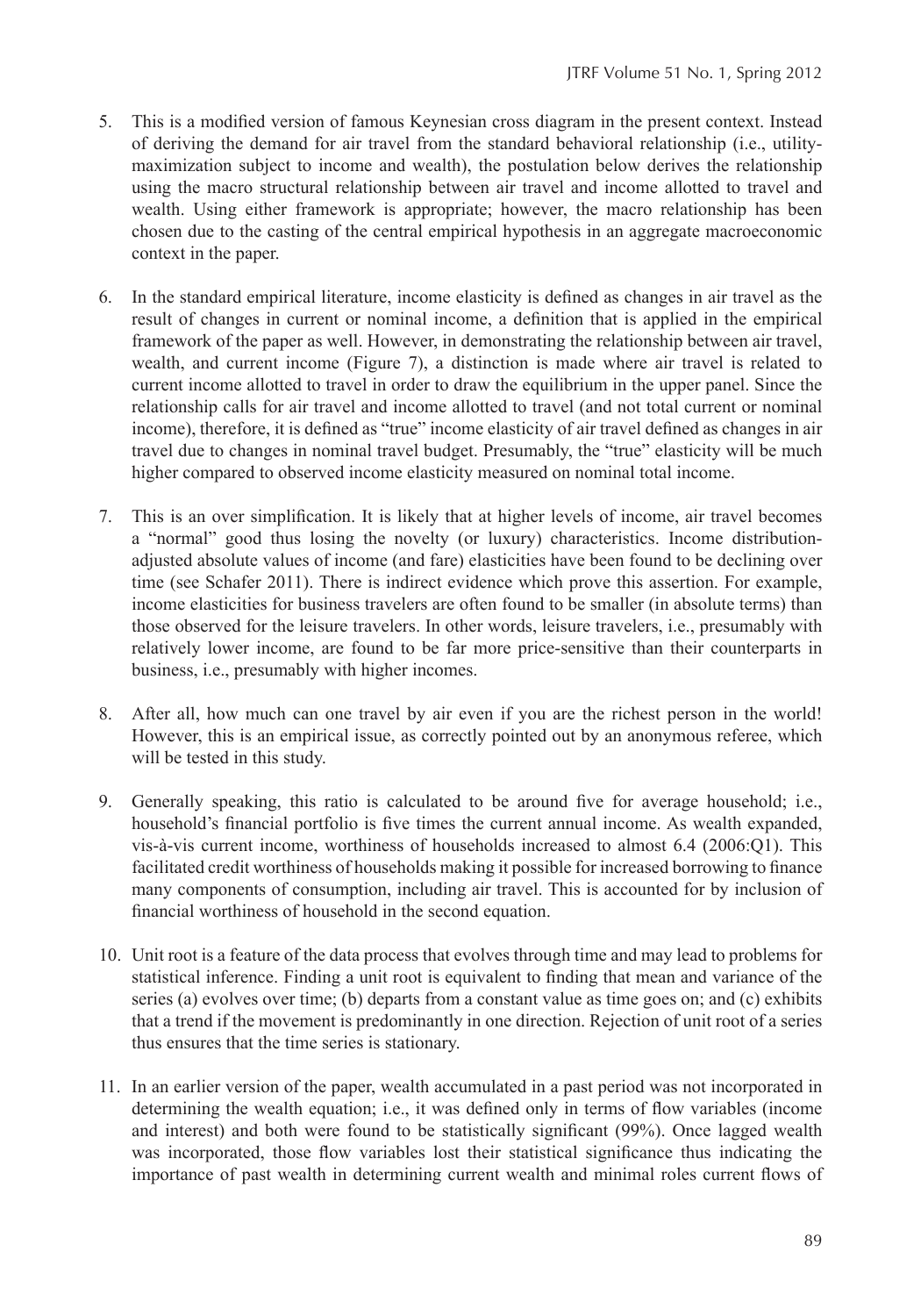income and interest earning can actually make. Given these implications and despite their statistical insignificance, we decided to include the results in the paper.

- 12. This is calculated as follows: in 2010, total number of passengers was 629.413 million. Multiplying 4.56% to this annual total gives a value of 28.65 or rounded to 29 million passengers. Due to quarterly variations, annualized average total will be different than multiplying 6.45 million passengers by four quarters.
- 13. Federal fund rates at long-term constant maturity have been used for the estimation. For description and data, see http://www.federalreserve.gov/econresdata/releases/statisticsdata. htm
- 14. Although both the estimation and discussion refer to passenger enplanement in this paper, the real metric for consideration should be the origin and destination (OD) of passengers. Total passenger enplanement is an artifact of OD passengers (i.e., true demand) and existing airline network (i.e., connections). Since connection passengers result from airline network and passengers' true demand, OD passengers would be less than total passenger enplanement; e.g., corresponding to 659 million total enplanement, OD passenger stood around 431 million (65%). Nevertheless, the central point of this discussion still remains valid, irrespective of passenger metric.
- 15. Since the first two numbers are in percentages, the multiplication would be: 0.00423482 x  $-0.26076 \times 657.922$  million =  $-726.513$  or rounded up to  $-730,000$ . This calculation and numerous others involve rounding off involving detailed actual numbers, and thus, may not equal to quick calculations.
- 16. This is a lower approximation of the total loss because likely lost demand due to wealth contraction would be disproportionately those of business travels. Since wealth is concentrated in higher income households (Schäfer 2011) who are likely to travel more for business than the average household, the loss in revenue is likely to be a lower approximation. In addition, business travelers, on average, pay higher fares. Thus, the lost value is likely to be a few fold higher than what is calculated here as a first approximation.
- 17. National Bureau of Economic Research (NBER), the national recession dating committee, identified December 2007 as the official start of this recession (see http://www.nber.org/cycles. html). Although the NBER has not dated the official end, the recession ended in June–July 2009 by all accounts.

## **References**

Alperovich, G. and Y. Machnes. "The Role of Wealth in the Demand for International Air Travel." *Journal of Transport Economics and Policy* 28 (2), (1994): 163-173.

Bhadra, D. "Demand for Air Travel in the United States: Bottom-up Econometric Estimation and Implications for O&D Forecasts by O&D Pairs." *Journal of Air Transportation* 8, (2003): 19–56.

Bhadra, D. and J. Kee. "Structure and Dynamics of the Core US Air Travel Markets: A Basic Empirical Analysis of Domestic Passenger Demand." *Journal of Air Transport Management* 14, (2008): 27–39.